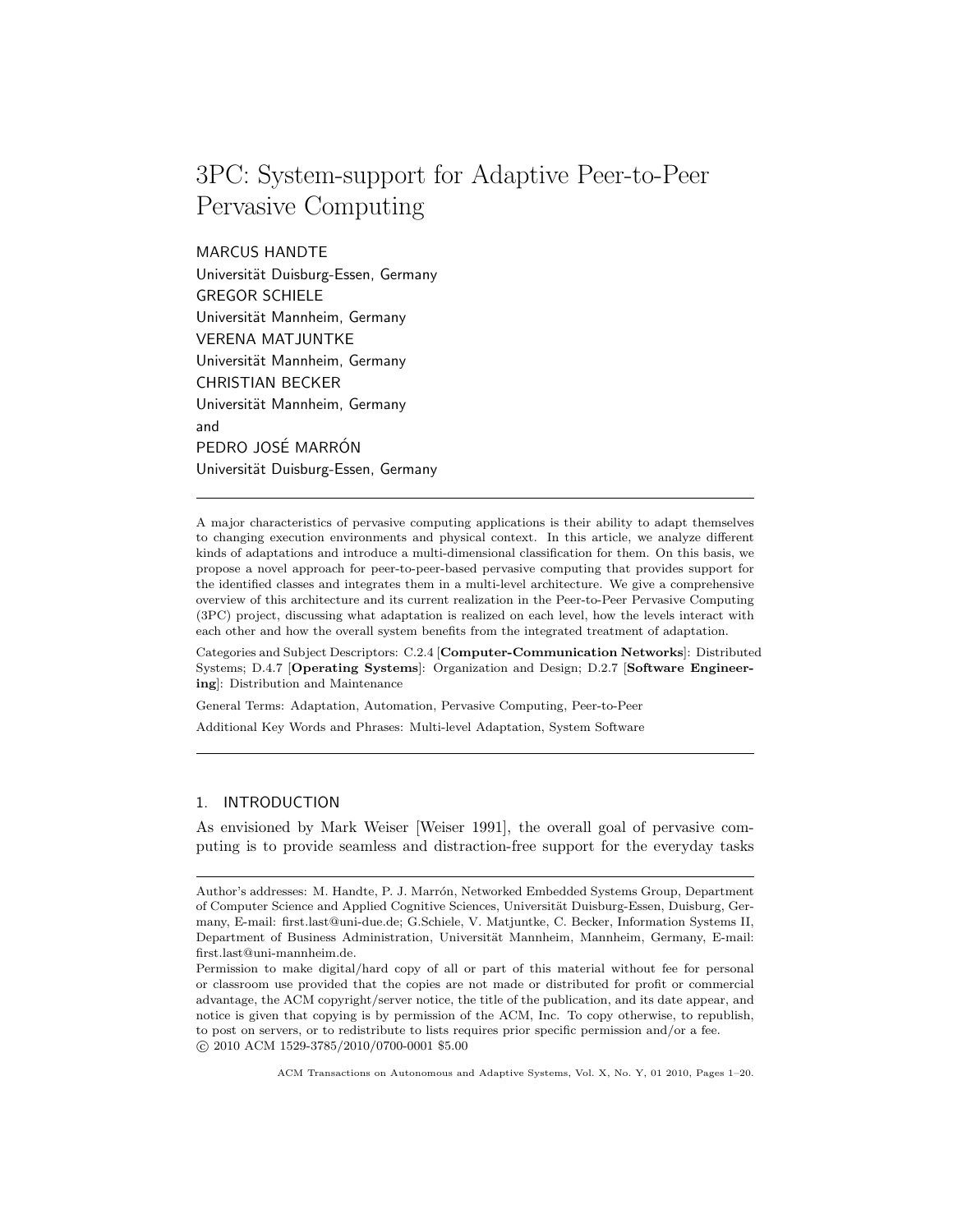## 2 · M. Handte, G. Schiele, V. Matjuntke, C. Becker, P. J. Marrón

of users through computer technology. To achieve this goal, pervasive computing foresees the integration of miniaturized computers into everyday objects. Using wireless communication technology the devices can form networks spontaneously. Through sensors, they are able to perceive their physical environment  $-$  i.e., their context – and they can recognize user activities autonomously. This allows implicit interactions between devices and users which can improve task support.

Pervasive computing introduces a new class of networked computer systems. Due to integration, devices are highly heterogeneous, ranging from small, resource-poor embedded systems to resource-rich general purpose computers. Due to the fact that many everyday objects are mobile and use of short-range communication, the overall system is highly dynamic. Finally, since the typical lifespan of an everyday object exceeds the lifespan of a computer, pervasive systems evolve continuously.

Pervasive applications must address these characteristics to be available at any time, any place. The main approach to do so is to *adapt* the application at runtime to different devices, contexts, and environments. Usually, it is not feasible to push the responsibility for adaptation to the user as this causes additional distraction. As a consequence, the development of pervasive applications is often challenging, since the application must adapt with little to no user interaction. System software for pervasive computing can mitigate this by providing generic adaptation support.

In this article, we present a novel multi-level system software that supports adaptation in a modular yet efficient manner. This system software is developed in the Peer-to-Peer Pervasive Computing (3PC) project since 2002 and comprises work undertaken in a number of sub-projects since then. 3PC establishes dynamic device groups, so-called smart peer groups, at runtime and allows executing distributed adaptive applications on them. In contrast to other approaches, 3PC does not require any external infrastructure for this, e.g. in the form of a smart environment. Instead, nearby devices directly discover and connect with each other.

3PC offers extensive support for different kinds of adaptation via a number of subsystems. Previously, we presented each of these subsystems in detail. In this article, we concentrate on the architectural aspects, i.e. the subsystem structure itself. We give a brief overview of each subsystem and describe how they jointly realize comprehensive adaptation support. Thereby, we make the following contributions:

- (1) We present a classification for adaptation support that can be used to identify possible adaptation subsystems and to specify their responsibilities.
- (2) We describe how the different subsystems of 3PC realize the various adaptations at different levels to provide comprehensive support for automatic adaptation.
- (3) We show that providing integrated system support for application adaptation at different levels can greatly improve the overall efficiency of the system.

The remainder of this article is structured as follows. In the next section, we introduce a classification for adaptation support in pervasive computing and outline associated design considerations. In Section 3, we discuss adaptation support in the 3PC infrastructure. In Section 4, we show that providing adaptation support at various levels of the software stack can greatly improve the performance of an adaptive system. In Section 5, we contrast the 3PC approach with related work on the basis of the classification introduced in Section 2. In Section 6, we conclude the article with a brief summary and a discussion of open challenges.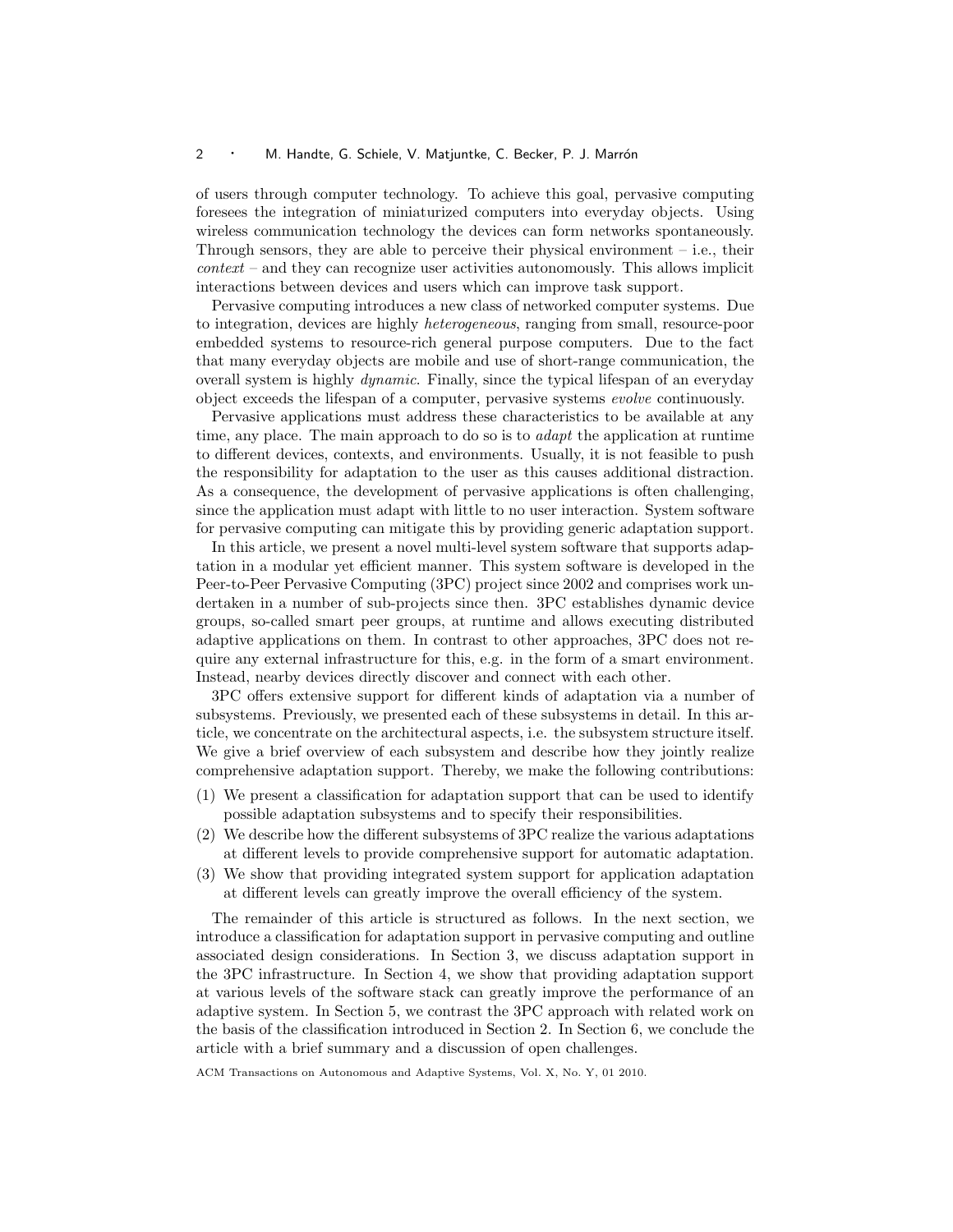# 2. ADAPTATION IN PERVASIVE COMPUTING

The dynamics and heterogeneity of pervasive systems as well as the fact that pervasive applications are usually distributed raises an inherent need for adaptation. Clearly, adaptation can be reduced by minimizing the dependencies of an application on its execution environment. In many cases, however, such a reduction leads to a significant loss in quality. In fact, pervasive computing demands applications that leverage the available devices thoroughly to achieve its goal.

Pervasive applications can be modeled as a set of application and system services that are executed on multiple (potentially mobile) devices and interact with each other using a set of networking services. Thus, adaptation can occur in different ways. Moreover, it is possible to classify existing systems from different perspectives. For example, from an algorithmic perspective, we may classify adaptation according to synchronization requirements or convergence characteristics, etc.

In the following, we classify adaptation-support for pervasive applications from an architectural perspective. The resulting dimensions are adaptation time, level, control and technique as depicted in Figure 1. Next, we discuss each of them. A comprehensive classification of existing systems along the dimensions is presented in Section 5 and summarized in Figure 8.

## 2.1 Adaptation Time

The first dimension classifies adaptation regarding the point in time when an adaptation takes place. Here, we can differentiate proactive and reactive adaptation:

- —Proactive: Proactive adaptation denotes modifications of an application performed before an application can no longer be executed. Thus, it tries to avoid application failures. To enable this kind of adaptation, the entity that controls the adaptation process needs a priori knowledge about future system states, e.g. by using a prediction heuristic.
- —Reactive: Reactive adaptation denotes a modification to an application that takes place at a point in time when the application can no longer be executed, e.g. due to a lack of resources. As such, it fixes an application when it has already experienced a condition that prevents execution. For this, the entity controlling the adaptation needs to be able to detect failures whenever they occur.

From a user's perspective, proactive adaptation is usually preferable over reactive adaptation as it results in an uninterrupted execution. From a system developer's perspective, however, proactive adaptation is only possible with sufficiently accurate predictions for future states of the system. Due the difficulty of developing such predictions for complex systems that involve users, most existing systems including 3PC are focusing primarily on reactive adaptation.

# 2.2 Adaptation Level

The second dimension classifies adaptation with respect to the adaptation level, i.e., the level of the software stack at which adaptation takes place. Based on the system model there are three possibilities that can occur either isolated or in combination.

 $-$ Network: The first possibility is to perform adaptation at the network level, i.e. the level that connects multiple application and/or system parts with each other.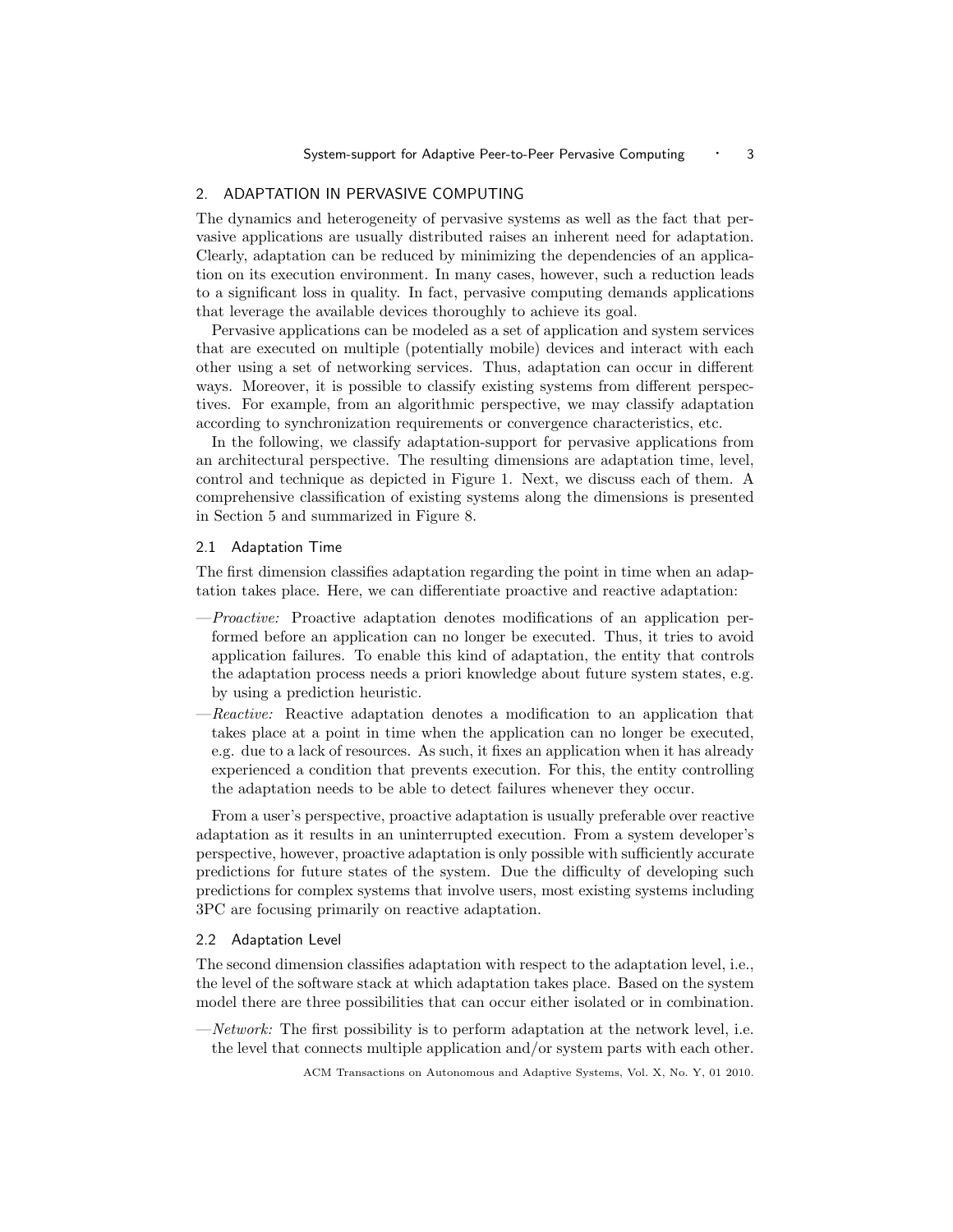

Fig. 1. Adaptation space in pervasive computing.

Examples for this are a handover between different communication technologies or a dynamic modification of a compression factor during a transmission.

- -System: The second possibility is adaptation at the system level which may adapt basic services. As an example, a context service may migrate data dynamically depending on the access pattern. Similarly, a discovery service might dynamically cluster devices to reduce lookup latency.
- -*Application:* The third possibility is to perform adaptation at the application level by changing the composition of the application or by changing its behavior. As an example, the user interface of an application might be switched from one device to another.

Although it seems intuitive to handle changes solely at the lowest possible level, in practice, pursuing this approach can be inefficient or even ineffective. For example, instead of adapting to weak connectivity it can be beneficial to adapt an application structurally. The opposite approach, i.e. pushing responsibility to the upper levels, does not result in viable support either as it leads to coupled system structures that are hard to debug and maintain. 3PC applies an intermediate solution where lower levels provide generic mechanisms that can be fine-tuned by upper-level policies.

# 2.3 Adaptation Control

The third dimension classifies adaptation based on the control of the adaptation process. The control can be classified into manual and automatic.

- —Manual: Manual adaptation is performed by a human. Beyond supporting manual modifications, the person that controls the adaptation must be supplied with a mental model of the application. Furthermore, the person must be able to perceive relevant properties to make proper adaptation decisions.
- —Automatic: Automatic adaptation is performed by the application without user intervention. For this, the application must possess the same type of information that is required for manual adaptation. In addition, however, automatic adaptation requires a mechanism that selects and executes the modifications.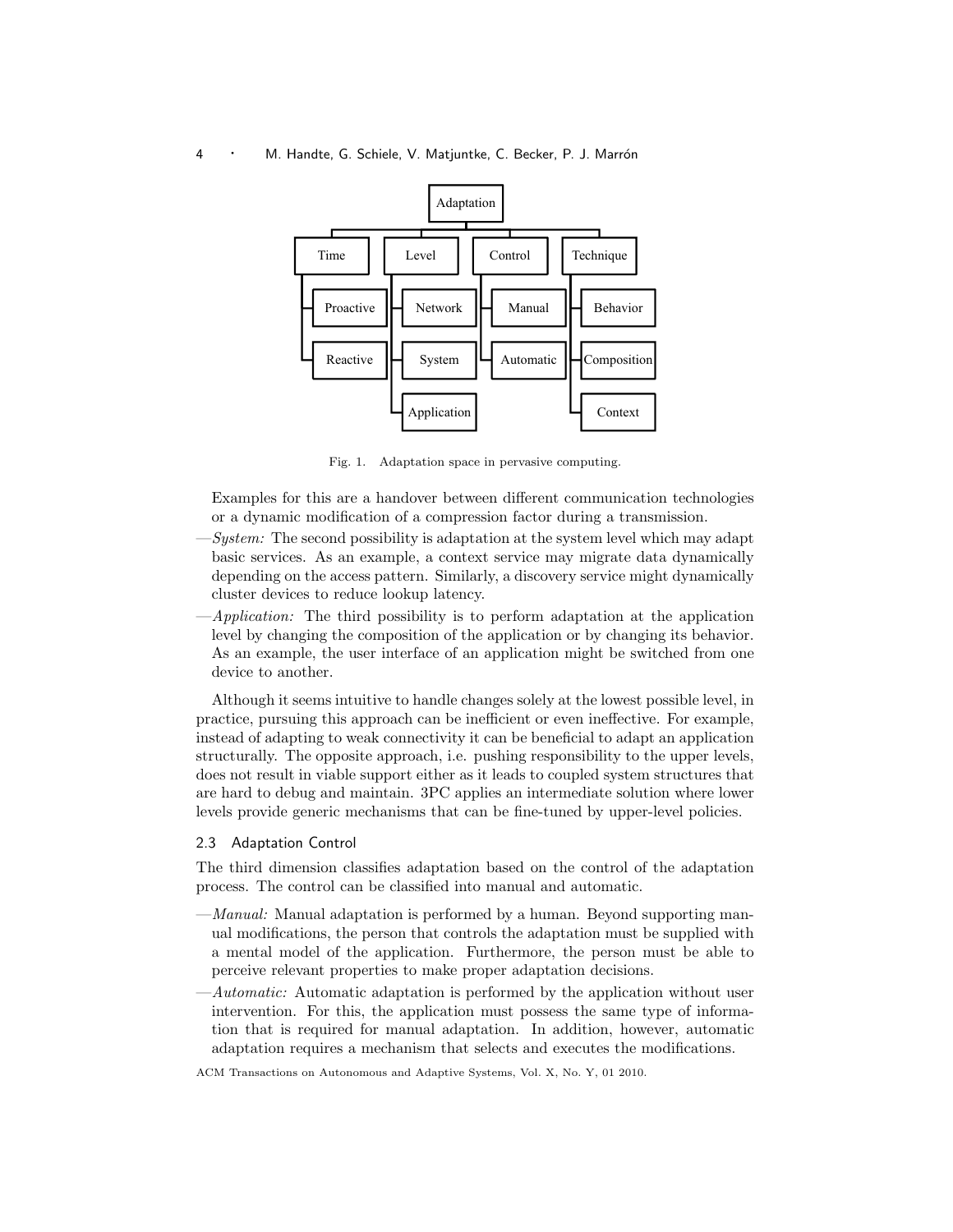The goal of providing distraction-free support for tasks, limit the applicability of manual adaptation, but pushing the responsibility for adaptation into the application complicates development. Selecting an action in response to a change requires reasoning about effects on the execution environment. However, due to the continuous evolution of pervasive systems, it is hard to foresee all possible states and effects at development time. Thus, this reasoning must be performed at runtime which complicates testing. As mitigation, the responsibility for adaptation can be pushed into the system software. Yet, enabling the system software to adapt an application requires explicit application knowledge which can often only be acquired by forcing applications to adhere to a particular application model.

# 2.4 Adaptation Technique

Finally, the fourth dimension classifies adaptation depending on the type of modification applied to the interacting parts that constitute the application. In this dimension, we can identify behaviour, composition and context adaptation.

- $-Behavior:$  Behavior adaptation modifies the way in which a certain part of the application is realized, for example, by changing parameters. Usually, behavior adaptation is applied to functionalities that are inherently configurable such as media transcoding, etc.
- —Composition: Composition adaptation modifies an application by changing the structure or the distribution of the functionality that constitutes the application. This may entail simple isomorphic changes such as migration or more complex forms of recomposition.
- —Context: Beyond adapting itself, a pervasive application can adapt its physical context. Obviously, this requires some way to actually change context, e.g. using adequate actuators. In addition, changing the context must be coordinated with other applications to avoid oscillating changes.

Intuitively, the set of adaptation techniques that can be used to compensate for a particular change is constrained by the granularity of control that is available. For example, behavior and composition adaptation require parametrizable or modular applications, respectively. Furthermore, the set is also constrained on the basis of the type of change that shall be handled. For example, behavior adaptation is usually not applicable to service unavailability. On top of that, each of the techniques usually results in vastly different adaptation costs. While behavior adaptations are often fast, adapting the composition or context can take significantly longer. As a result, 3PC applies behavior, composition and context adaptation at different levels. The goal thereby is to provide an effective and efficient combination.

# 3. ADAPTATION IN THE 3PC PROJECT

In the following, we discuss how adaptation is supported in the Peer-to-Peer Pervasive Computing (3PC) project. The 3PC project provides a software infrastructure to support adaptive pervasive computing applications. Its main goal is to fully automate adaptation, relieving application developers from implementing adaptation logic. To do so, 3PC follows a multi-level approach, supporting adaptation on all three levels of the software stack, the network, the system, and the application level, thereby applying behavior, composition and context adaptation.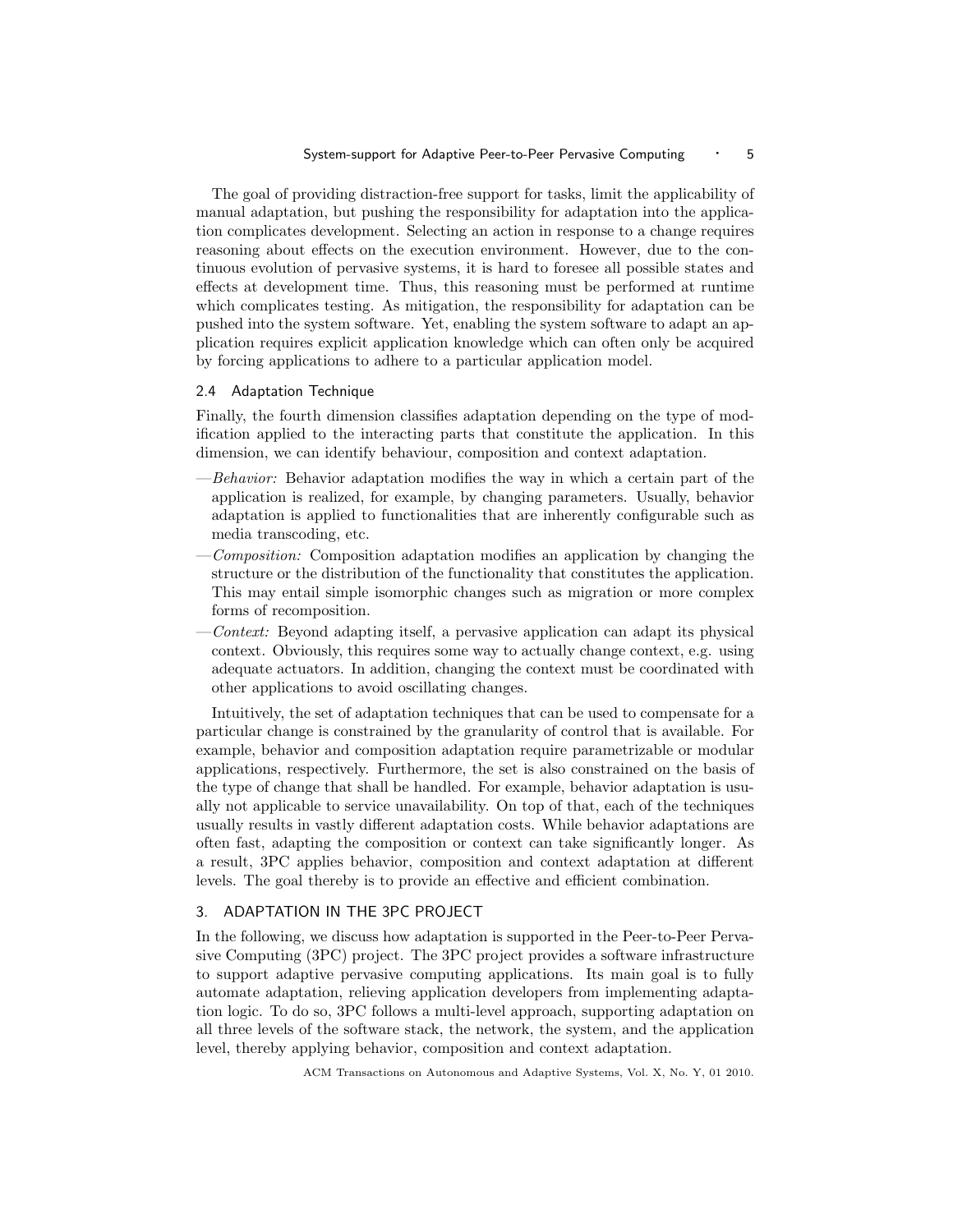| <b>COMITY</b>                 | Time: Re./(Pro.) Control:<br>Auto./(Man.)<br>Level: Application Technique: Context           |
|-------------------------------|----------------------------------------------------------------------------------------------|
| <b>PCOM</b>                   | <b>Time: Reactive Control:</b><br>Automatic<br>Level: Application Technique: Beh./Comp.      |
| <b>SANDMAN</b><br><b>BASE</b> | Time: Reactive<br>Control:<br>Automatic<br>Level: System<br><b>Technique: Composition</b>    |
| <b>Mobile Device</b>          | <b>Time: Reactive</b><br>Control:<br>Automatic<br>Technique:<br>Level: Network<br>Beh./Comp. |

Fig. 2. 3PC software infrastructure overview.

#### 3.1 The 3PC Software Infrastructure

3PC follows a peer-to-peer system model to which we refer to as *smart peer group* model. The basic idea is that the devices present in a user's physical environment configure themselves automatically into a smart peer group which can execute distributed applications. All necessary resources and system services are provided jointly by the devices in the group. This enables the execution of pervasive applications everywhere. In contrast to this, other system software  $(e.g., Román and$ Campbell 2000], [Garlan et al. 2002], [Johanson et al. 2002]) primarily focuses on a smart environment system model where one or more dedicated servers are providing basic system services within a spatially restricted area. In comparison to smart environments, smart peer groups are much more dynamic, as any device may leave the user's proximity at any time. Thus, we cannot assume that any device is always available to provide a service but we must prepare for its possible sudden loss.

The 3PC software infrastructure is composed of several subsystems as shown in Figure 2 which reduces the implementation complexity. The communication middleware BASE provides basic networking functionality, most notably remote service invocation. It supports adaptation on the network-level to optimize the communication quality and reachability of remote services. SANDMAN extends BASE with adaptation on the system-level to reduce the energy consumption of mobile devices. To do this, SANDMAN automatically clusters the devices within a smart peer group around a cluster head that is automatically (re-)elected. Thereby, it removes redundant system services and adapts the sleep schedules of idle devices to minimize possible usage delays. To handle persistent failures that cannot be masked, PCOM adds support for adaptation on the application-level. PCOM introduces a minimal component system and an associated set of configuration algorithms and adaptation mechanisms that can automatically configure and adapt a distributed application at runtime. Finally, if it is necessary to adapt multiple applications consistently, COMITY provides a cross-application coordination framework that performs context adaptation. The framework identifies conflicting context influences of different applications and tries to resolve them using configurable resolution strategies. If no automatic resolution can be found, COMITY falls back to manual adaptation.

Together, the 3PC subsystems employ adaptation on all levels. Thereby, the focus lies on automatic adaptation which is transparent to both, the application developer as well as the user. With the exception of COMITY which applies reac-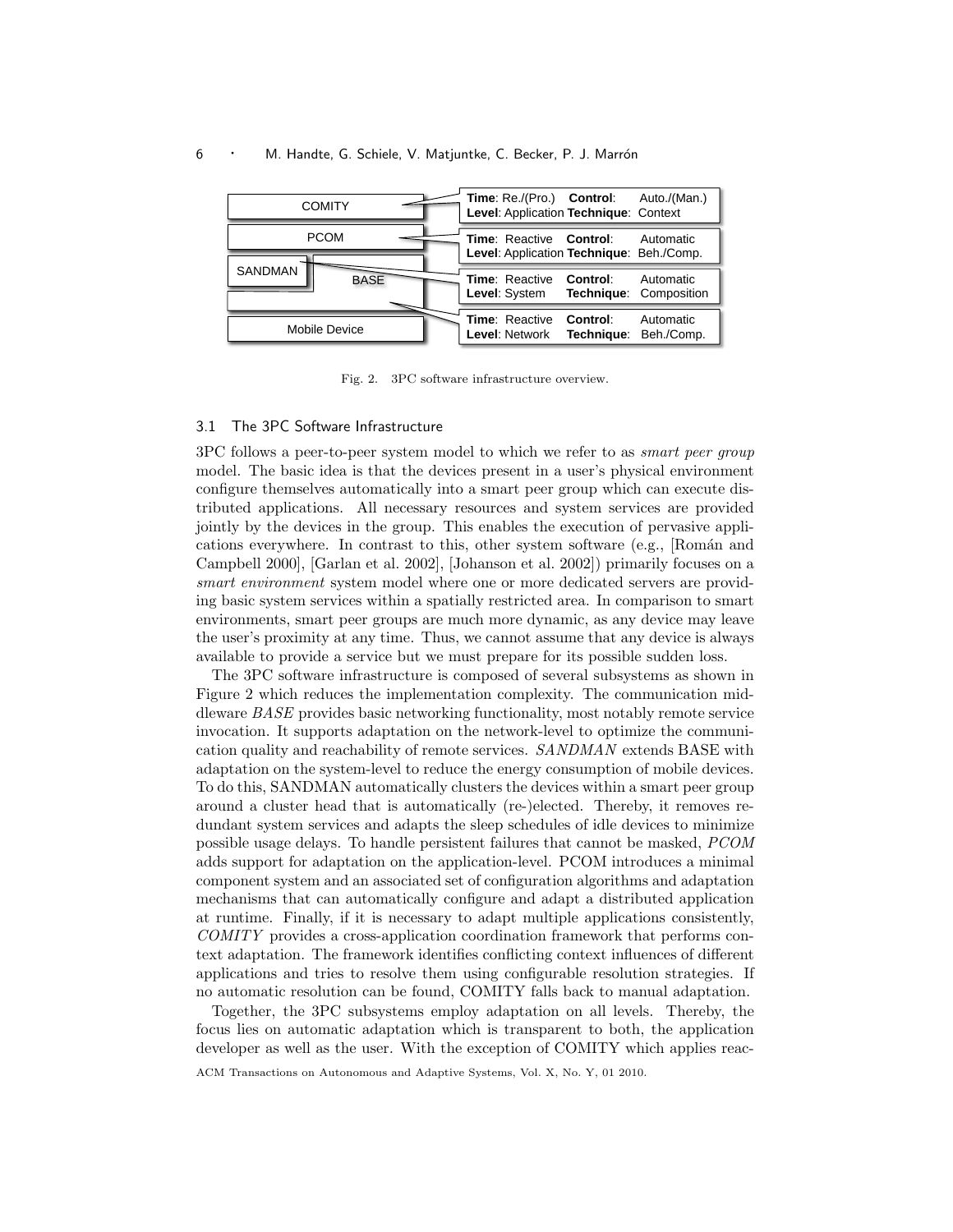tive and proactive adaptation, the remaining subsystems are solely reactive. This ensures broad applicability without requiring accurate predictions and, as discussed in Section 4, it can greatly improve the overall efficiency. Next, we describe the subsystems and their interaction in more detail.

# 3.2 Network-level Adaptation: BASE

BASE [Becker et al. 2003] is an object-oriented communication middleware that has been tailored towards the specific requirements of pervasive systems. As such, BASE provides networking functionality for peer-to-peer interaction. To cope with the heterogeneity and evolution of communication technologies and protocols, BASE relies on a micro-broker design that introduces a minimum core. This so-called invocation broker can be extended with plug-ins on a per-device basis. As shown in Figure 3, the core introduces proxy objects to provide a uniform programming interface to system services and application objects. Furthermore, it relies on a plug-in manager to perform remote communication.

At runtime, the micro-broker is responsible for dividing service and object interactions into individual invocations, i.e. atomic units of transmission. These invocations are then mediated and synchronized according to the desired interaction pattern. To perform the mediation for local interactions, the invocation-broker makes use of an object registry. To perform remote mediation, the invocation-broker forwards the invocations to the plug-in manager. The plug-in manager then uses the plug-ins to take care of all remaining transmission tasks such as (de-)marshalling, compression, encryption, transmission, reception, etc.

To support a broad range of applications with a small set of plug-ins, a single plug-in usually handles only one aspect of communication. This enables the plugin manager to adapt the communication stack flexibly. As explained in Section 2.4, this resembles an instance of composition adaptation. Since different network technologies and protocols often posses tuning parameters such as compression rates, or retransmission counters, a plug-in may expose them to support behavior adaptation. This reduces the number of plug-ins and thus, it speeds up composition.

As discussed, the basis of composition adaptation is structural knowledge. Since the tasks performed by plug-ins are known in advance, it is possible to uniformly classify plug-ins statically. This is done by means of a plug-in framework that defines several layers of plug-ins [Handte et al. 2010]. Using structural knowledge about the layers, the composition of a communication stack is performed automatically by the plug-in manager. Thereby, the plug-in manager ensures that the resulting stacks are functionally complete. In addition, it also ensures that the communicating devices are equipped with compatible sets of plug-ins. To do this, each plug-in is equipped with a plug-in description that models its functionality and compatibility. This description is then proactively distributed (and updated) among the devices as part of the device discovery process.

To provide control over the composition process, the plug-in manager exposes a configuration framework to the higher layers. This framework enables application developers to formulate requirements on individual protocol layers. Specifically, an application developer may request the presence of a certain protocol or the mandatory usage of a particular communication technology for transmission. In addition, the application developer may also specify parameters and possible relaxations.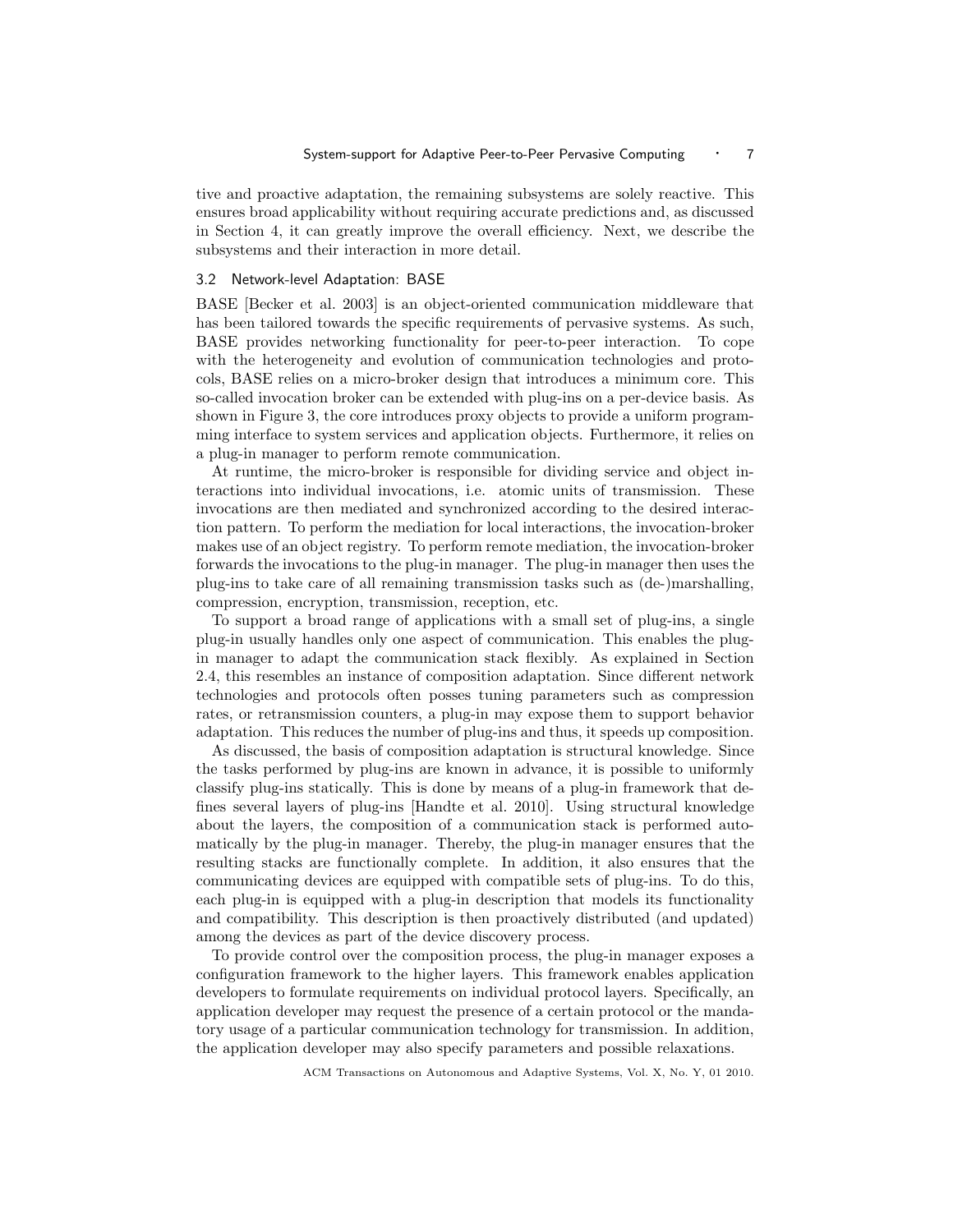## 8 · M. Handte, G. Schiele, V. Matjuntke, C. Becker, P. J. Marrón



Fig. 3. BASE architecture.

To compose a stack, the plug-in manager relies on a backtracking algorithm that exhaustively searches through all possible combinations. If the composition succeeds, the stack configuration can be used to initiate the communication. If no satisfactory stack can be found, either the requested parameter set cannot be realized or the remote device is not available at this time. BASE does not handle such failures. Instead, the plug-in manager signals them to higher system layers using exceptions, enabling them to initiate other types of adaptation. As an example, PCOM may use this information by adapting the application composition such that the remote device is not used at all. In this way, BASE tries to shield higher layers from adaptations as much as possible by performing comparatively cheap network level adaptations if possible.

# 3.3 System-level Adaptation: SANDMAN

The SANDMAN [Schiele et al. 2004] subsystem performs adaptation on the system level by adapting system services. The goal of SANDMAN is to reduce the redundant provisioning of system services using automatic adaptation by composition. Due to the dynamic nature of smart peer groups, devices cannot rely on the availability of a particular device at any point in time. Thus, important system services must be provided locally by all devices to ensure continuous availability. Intuitively, this often leads to a high number of redundant services. To mitigate this, SANDMAN dynamically identifies a subset of devices that are sufficient to provide a service reliably. All other devices can stop providing the system service locally which enables them to enter a low power mode to save energy.

In the following, we describe how SANDMAN can be used to adapt the service discovery system service (SDSS) but SANDMAN can be extended to support other system services as well. A service discovery system service (SDSS) provides upto-date information about the functionalities that are currently available in an environment. To do so, it exchanges descriptions of client needs and service offers between the participating devices. A suitable SDSS must be able to discover services promptly and precisely and it can have a mediator-based (e.g., [uddi.org 2004]) or a peer-based (e.g., [Sun Microsystems 2001]) system organization.

A SANDMAN-based SDSS provides an adaptive alternative between the two. It offers two different modes of operation. If the system environment is highly dynamic, SANDMAN keeps devices activated to ensure that they can be discovered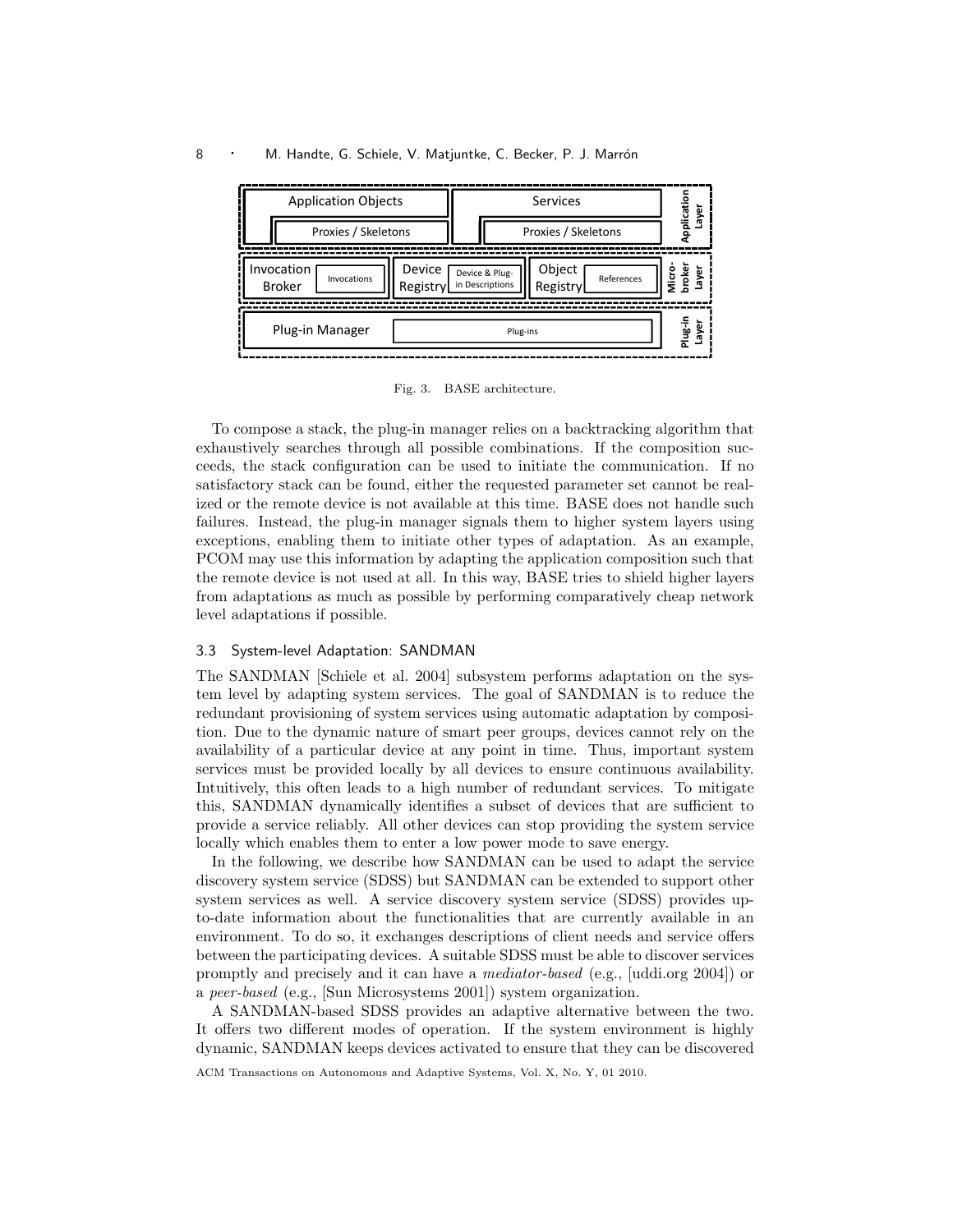accurately and with little latency. In such environments, a mediator-based system organization would result in a large overhead. Therefore, the system uses a system organization in which all devices are equal peers and discovery requests are answered by each device directly. If SANDMAN identifies a more stable network topology, it switches to a mediator-based organization in which devices are elected to operate as lookup service (LUS). This is realized by organizing the devices into clusters.

A cluster consists of one cluster head (CH) and an arbitrary number of clustered devices (CN). Both, CH and CNs can offer and use services. In order to save energy CNs periodically deactivate themselves when they are idle. After waking up, a CN waits for incoming client requests for the duration of a timeout interval. If no requests are received, it informs its CH and deactivates itself again. This way, unused CNs can save a substantial amount of energy. To provide timely discovery with low latencies despite the deactivated nodes, the CH stays active all the time. It acts as LUS managing all services running on devices in its cluster. Therefore, the CH can instantly answer any client's discovery request with a list of service descriptions and wake-up times. Note, that each CN must check with the CH periodically. Otherwise, a CH could announce a service that is no longer available, e.g. due to mobility. The CH's responsibility to stay awake is the trade-off taken in SANDMAN between energy-saving and discovery latencies.

SANDMAN can be divided into three parts. The first part, the cluster management, is responsible for creating and maintaining the clusters. It determines which nodes act as CH and assigns nodes to certain clusters. It also detects changes in node connectivity and adapts the system accordingly by re-electing CHs and reassigning nodes. To achieve stable clusters SANDMAN aims at clustering devices with similar mobility patterns, i.e., devices moving together. This can be achieved by comparing the movement vectors of devices similar to [Wang and Li 2002]. If device locations are unknown, we can use a simple heuristic to detect group mobility based on the duration that two devices have already stayed in each others vicinity. The longer two devices can communicate, the more likely they have similar mobility patterns. Thus, we introduce a clustering delay threshold value that denotes the minimal duration of two nodes in each others communication range before they can be clustered. By changing the threshold, the cluster management protocol can be adapted to different intended stability levels at runtime. The second part, the service management, defines how services are registered at a CH and how clients perform lookups. The third part, the energy management, identifies idle CNs and schedules and executes their deactivation. To do so, it continuously monitors the state of each device, detects unused CNs, and schedules their deactivation periods. Scheduling is done on the cluster level, i.e., for all CNs in a cluster, by the CH. The CH collects state information from all CNs, calculates a schedule for the whole cluster and sends back deactivation commands and durations. The exact scheduling strategy can be selected by each CH autonomously to meet different goals. For optimal results, the three parts cooperate, e.g., to schedule sleep times depending on client requests. A complete description can be found in [Schiele 2007].

#### 3.4 Application-level Adaptation: PCOM

The PCOM sub-system [Becker et al. 2004] of the 3PC software infrastructure is targeting application level adaptation. The need for application level adaptation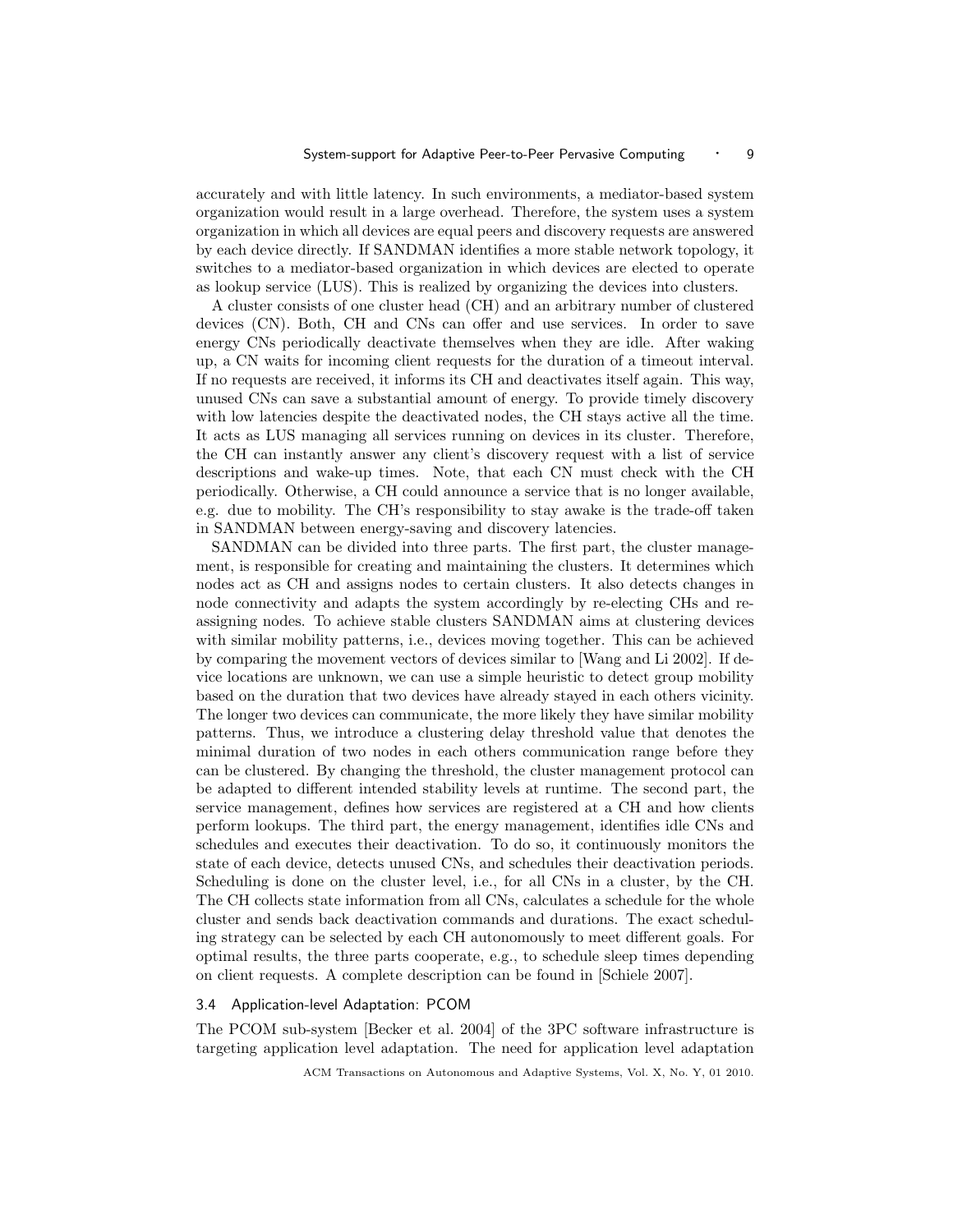can be easily motivated by revisiting the scope adaptation performed by BASE and SANDMAN. With BASE and SANDMAN, a distributed application can be executed flawlessly as long as it is possible to mask communication failures by adapting a communication stack or changing a wakeup schedule. However, if connectivity cannot be restored by network or system level adaptation, the resulting failures cannot be masked. Instead, it is necessary to adapt the application, for example, by replacing a service or resource that has become unavailable with another one.

The PCOM component model differentiates between components and component instances. Components can be thought of as blueprints for their instances. The number of instances is a priori not restricted. Each component resides on exactly one device and each device runs a component container that creates and manages all local component instances. An instance provides a contractual description of its offered functionality and its requirements. The requirements can be split into local resource requirements and requirements on other components. The container assigns the local resources and, in cooperation with other containers, it instantiates and manages the required instances.

An PCOM application is a tree of component instances that is constructed by recursively starting the required instances of a root instance, the so-called application anchor. An application can only be started, if all recursively required instances can be executed. If a required resource or component becomes unavailable at runtime, the application must be suspended until an executable configuration can be found or the application is stopped upon user request. It is noteworthy that a PCOM component container supports strictly limited resources, e.g., to model exclusive resources. Strictly limited resources usually lead to a limitation on the number of instances that can be executed on a container. Since instances of different components can have overlapping resource requirements, creating an instance of one component can prohibit the instantiation of another one.

To enable external management of components and thus, applications by means of the PCOM component container, components are bound to a life cycle that consists of a started, stopped and paused state. Changes to the life cycle are triggered by the component container via callback methods that must be implemented by the component developer. To interact with required components, the component container provides each instance with local references to (possibly remote) component instances as well as local resources. By providing and managing the references, the component container ensures that they are resolved at runtime as long as a component instance is started. Once a required component instance becomes unavailable, the component container triggers the paused state recursively and initiates an adaptation. Once the adaptation has been executed, the component instance is either stopped or started again. In the latter case, the component container has updated the references so that they are valid again.

The PCOM container is able to automatically determine executable configurations upon start up using a distributed backtracking algorithm [Handte et al. 2005]. Furthermore, on top of the signalling provided by BASE, it is also able to detect cases in which the application can no longer be executed and thus, needs to be adapted [Handte et al. 2007]. As introduced in Section 2.1, this type of adaptation is reactive since it performs adaptation after a failure occurred. In general, cases that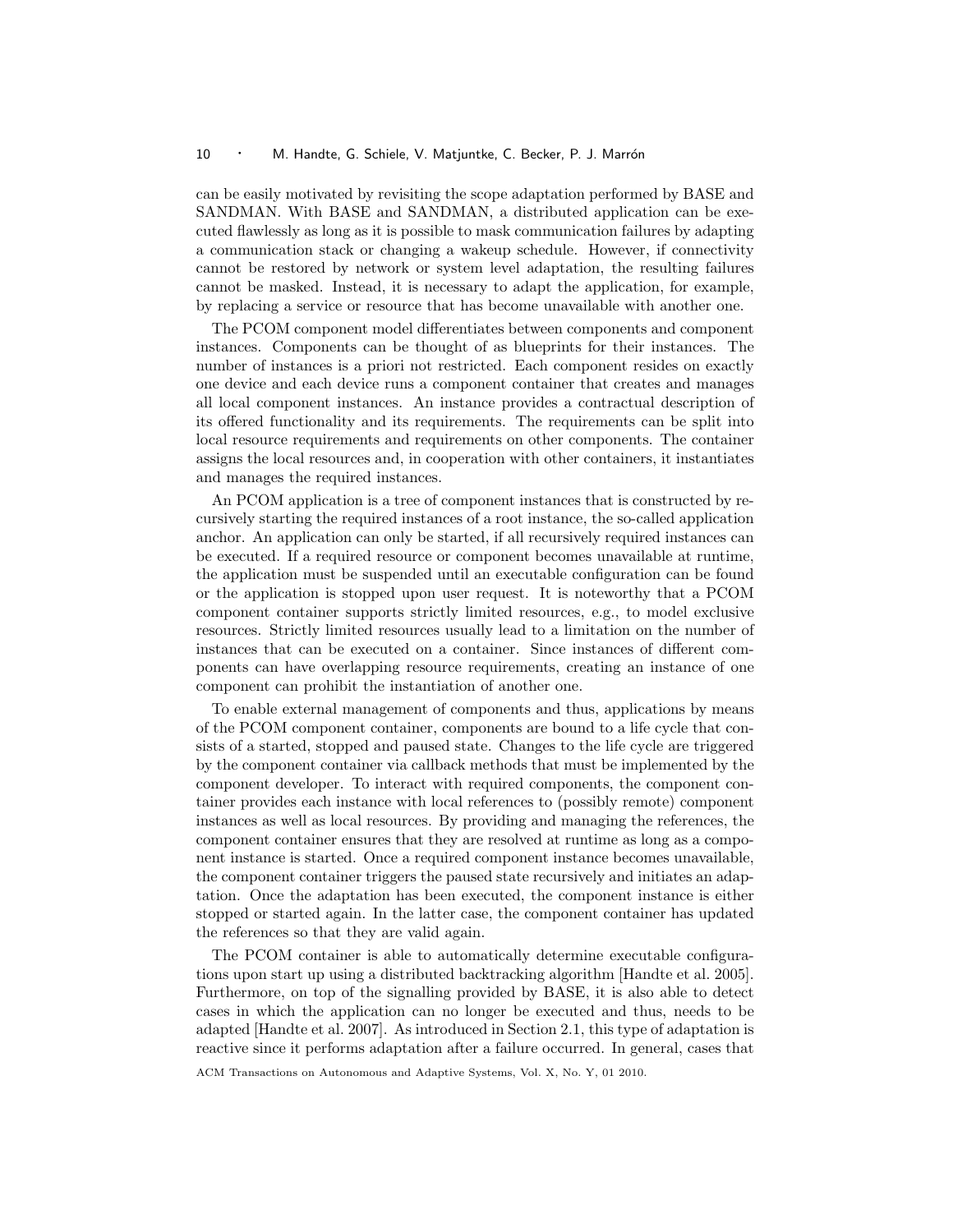require adaptation can be attributed to two types of changes, namely changes to preferences and changes to the available resources and devices. In PCOM, user preferences are expressed by means of contracts that describe the requirements on the application anchor. If a user changes these requirements, the component container can validate whether the running application satisfies the changed requirements by matching the modified contractual requirements with the current provision. Similarly, if the available set of resources changes dynamically, the change is usually reflected by means of a changed provision. Thus, if the modified provision does no longer satisfy the current requirements, the application needs to be adapted.

If PCOM's configuration and adaptation algorithm is not able to compute an executable configuration, PCOM simply pauses the execution of the application until the required resources become available. Yet, in cases where multiple applications are executed, it might be possible to free up resources from other applications as an alternative. However, since such adaptations would require an coordinated treatment of multiple applications, they are not handled by PCOM directly but they are signalled to COMITY where they can be handled in an integrated manner.

## 3.5 Application-level Adaptation: COMITY

The COMITY subsystem [Tuttlies et al. 2007], [Majuntke et al. 2010] provides support for coordinated context adaptation. This form of adaptation is typically achieved via actuators available in the environment. For example, an ebook reader application whose current display requires a certain light level may switch on the light instead of selecting another display. In fact, context adaptation is available in diverse systems which integrate the use of actuators. However, context adaptation of multiple applications is usually not coordinated such that each application changes the shared context independently. This leads to interferences if applications have contradictory requirements which may cause cyclic changes.



Fig. 4. Coordinated Context Adaptation with COMITY

To avoid cycles, COMITY provides a framework which coordinates the adaptation techniques of multiple applications in order to manage the occurring interferences. The relationship between COMITY and PCOM is shown in Figure 4. To enable automatic coordination, the framework requires each application to explicitly specify (a) its context influences, i.e., how it modifies the context and (b) its context goals, i.e., its requirements towards the shared context. For a PCOM ap-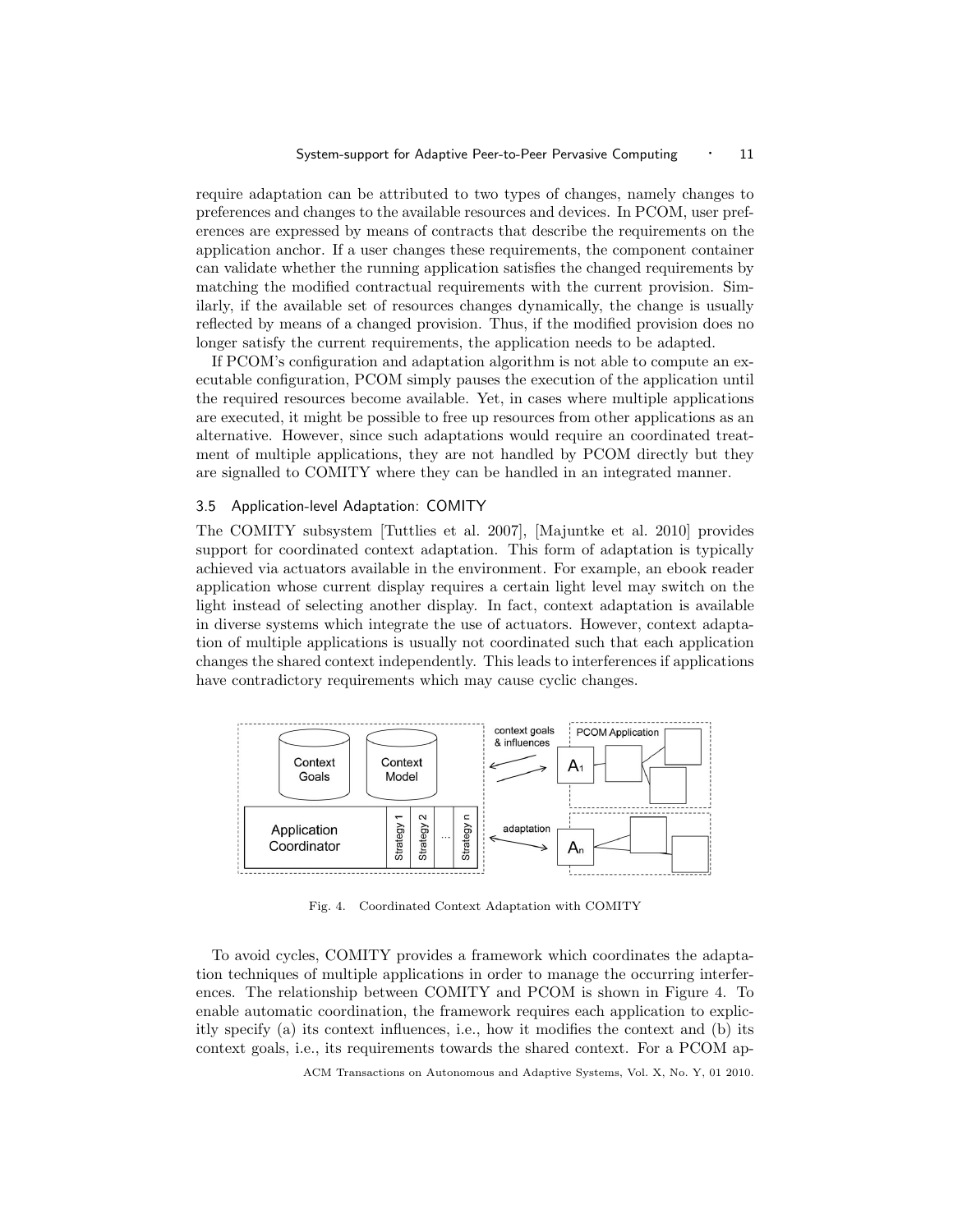plication the context influences and context goals depend on the components which are used in the respective application configuration.

The context goals as well as the context influences are collected by a representative member of the smart peer group, the application coordinator. The selection of the member can be determined dynamically using the SANDMAN subsystem. Based on the collected information, the application coordinator determines a common context goal which considers the context goals of all concurrently executed applications. This common goal may change over time as applications are started or terminated in the smart peer group. If context goals of different applications contradict, COMITY may initiate a composition adaptation of a selected set of applications to adapt context goals which cause the contradiction.

For interference detection, the application coordinator continuously compares the constructed context goal with the current context. To do this, it must have access to a context model which is maintained by the members of the smart peer group. In addition to context provided by sensors, the context model holds all context influences which have been communicated by active applications. When the coordinator detects that the context goal is not met either the context or active applications have to be adapted. The specific adaptation and the selection of applications which have to adapt depend on the resolution strategy which has been set for the application coordinator. Our current implementation of COMITY instructs those applications to adapt, whose context influences violate the common context goal. To do this, COMITY marks the problematic PCOM components as unusable. This forces the component container to adapt the application. If no suitable solution can be found, COMITY can fall back to rudimentary manual adaptation support by asking the application users for a possible resolution. COMITY also provides basic support for proactive adaptation. To do so, it checks the context influences of PCOM components before instantiating them, instead of only checking the resulting context after a new component is started. Thus, context interferences can be detected and resolved before the actual context influence occurs. However, we are currently working on further support for proactive adaptation.

#### 3.6 3PC Implementation, Tools, and Applications

To evaluate the abstractions and algorithms introduced by the individual subsystems of the 3PC infrastructure, we have implemented and refined them over the course of several years. During that time, we relied on a bottom up approach to support continuous integration and testing. The basis was the first prototype of BASE in 2002. Due to the increasing pervasiveness of the Java language at that time, we based the implementation on J2ME. To support resource poor devices such as mobile phones, the core abstractions of all subsystems comply to the J2ME CLDC specification which introduces considerable restrictions on the features provided by the virtual machine. At the same time, relying only on minimal functionality also greatly simplified the porting of 3PC to different devices.

In addition to the infrastructure itself, we developed a considerable set of tools. The tools can be classified into compile-time and runtime tools. The compile-time tools are mostly generative in nature and include for example stub generators for BASE proxies and PCOM components. Since we used IBM Websphere Device Developer which is an Eclipse-based suite of development tools during the early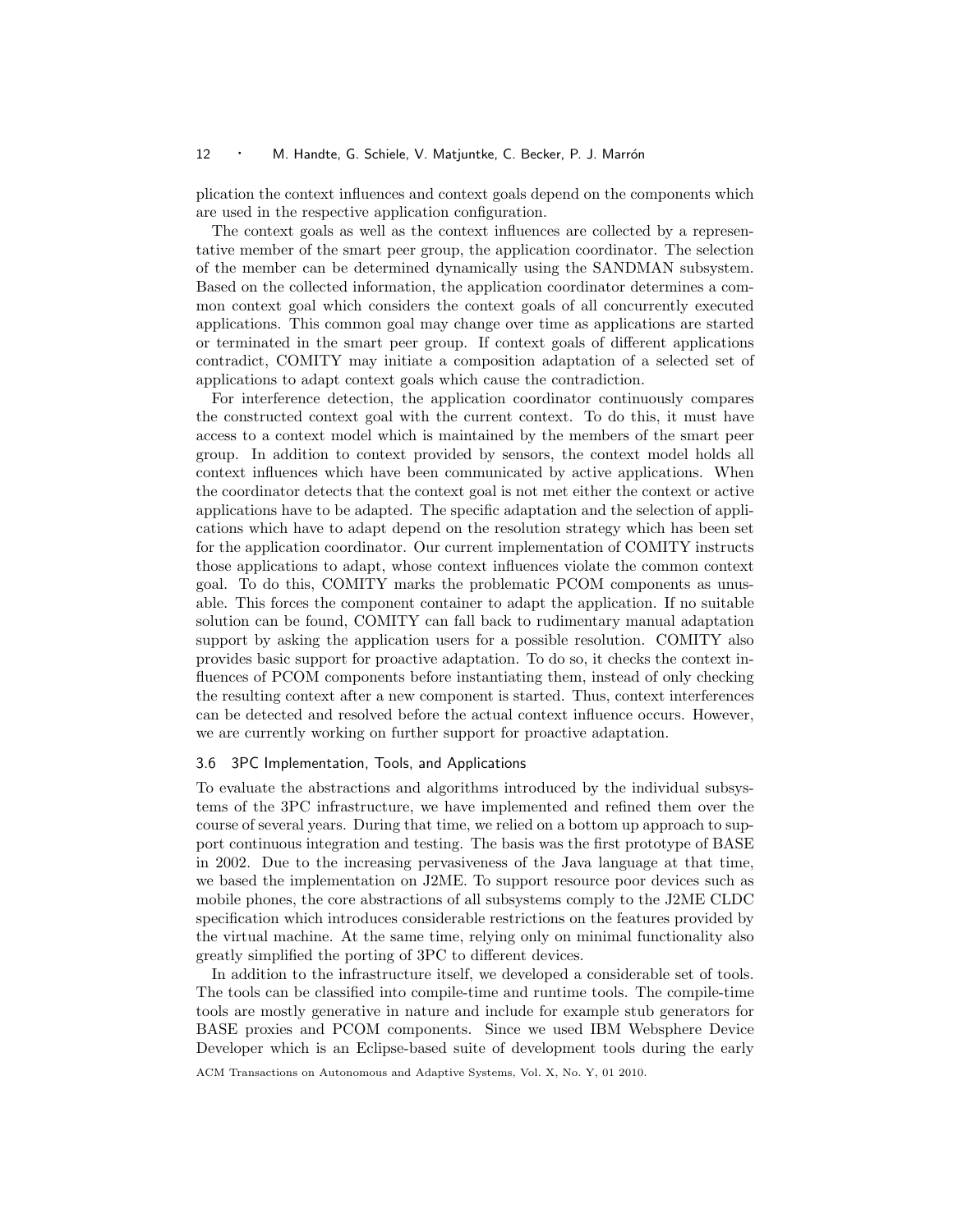

Fig. 5. Coffee maker application.

stages of the implementation, the compile-time tools are implemented as Eclipse plug-ins. The runtime tools include visualizations for PCOM's configuration and adaptation algorithms as well as user interfaces and system inspectors.

To validate the 3PC infrastructure, we implemented a number of application prototypes using the abstractions provided by BASE and PCOM. An example for PCOM is the Pervasive Presenter [Handte et al. 2006] which enables a user to display and control a PowerPoint presentation using a mobile phone. Due to the use of PCOM, the presenter completely configuration free and neither the developer nor the user have to take manual steps to adapt the application. An example for a BASE application is the RFID-based billing system depicted in Figure 5. The coffee maker is equipped with a CAN bus to control the machine. A custom embedded system consisting of a TINI micro controller and a Texas Instruments RFID reader connects to the CAN bus. The micro controller runs an instance of BASE and exports a service via a LAN connection. When the RFID of a user is detected at the reader, the BASE service contacts an application server to retrieve the coffee preferences. Thereafter, the micro controller issues the command to brew the desired coffee. Using an application running on a PDA, a service technician can retrieve information about the internal state of the machine.

At the time of writing, the developments on BASE and PCOM have been completed and they are freely available as open source under a BSD-style license (c.f. http://www.3pc.info). We are currently using both systems as an application development platform in different research projects. Our current development effort focuses on the subsystem at the highest level, namely COMITY and the associated context management and application coordination services.

### 4. EVALUATION: OVERHEADS AND BENEFITS OF MULTI-LEVEL ADAPTATION

A key goal of the 3PC software infrastructure is to leverage adaptation on all levels of the software stack in order to provide thorough support for adaptive applications.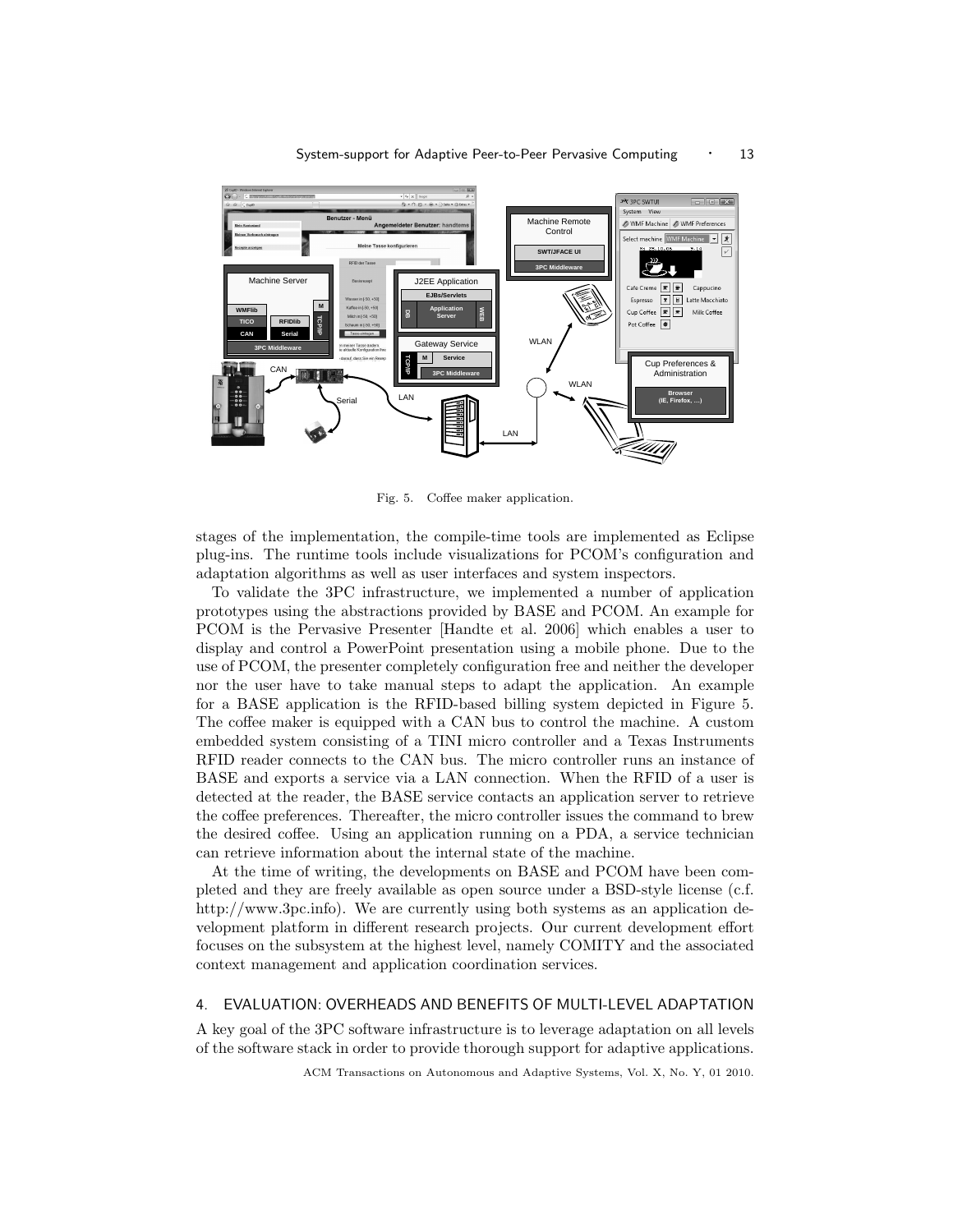

Fig. 6. BASE Communication Delay (left) and SANDMAN Message Overhead (right).

In the following, we discuss and contrast the adaptation overheads induced by different levels. Thereafter, we discuss how the levels can be used for optimization.

# 4.1 Comparison of Overheads by Adaptation Level

At the network level, BASE introduces composition and behavior adaptation in order to enable flexible communication support. Intuitively, computing a compatible protocol stack introduces additional delay experienced by the caller. This delay usually ranges in the order of several milliseconds. This can be seen on the left side of Figure 6 which depicts the total delay of a remote method call with different payload sizes in BASE and RMI using two desktop PCs (Intel Core 2 Q6600, 2.4 GHz, 4GB RAM) connected via a switched Ethernet (1GBit). For both, BASE and RMI the depicted delay results from a null-call that has no server implementation. Obviously, the absolute delay depends on the computational capabilities of the device and thus, they may change with different hardware. However, in typical settings with WLAN or Bluetooth connectivity, the total communication delay is dominated by the transmission delay caused by the network. This holds even true for resource poor devices such as PDAs whose Java implementations are less optimized. Furthermore, the latency could be reduced by caching stack compositions.

The adaptation overhead introduced by SANDMAN can be estimated in terms of message overhead. The right side of Figure 6 shows the resulting message overhead per second for different group sizes of pedestrians. For a useful evaluation, it is not sufficient to model mobility only with speed. Instead, we additionally must vary the number of nodes per group. We choose three characteristic group sizes: a single person moving randomly through town, a family moving together, and a tourist group. Each person carries one device with IEEE 802.11 wireless communication. A group size of one leads to the well known random waypoint model. Families are modeled as groups of 4 devices, tourist groups contain 10 devices. In total, our experiments contain 40 devices moving in an area of 300m by 300m with up to  $2 \text{ m/s}$ . The overhead per device decreases for larger groups as cluster sizes increase. The main message overhead is caused by cluster creation and maintenance. Most notably, each CN periodically checks if its CH is still available using a request/response interaction with the CH. This is the CH check frequency. As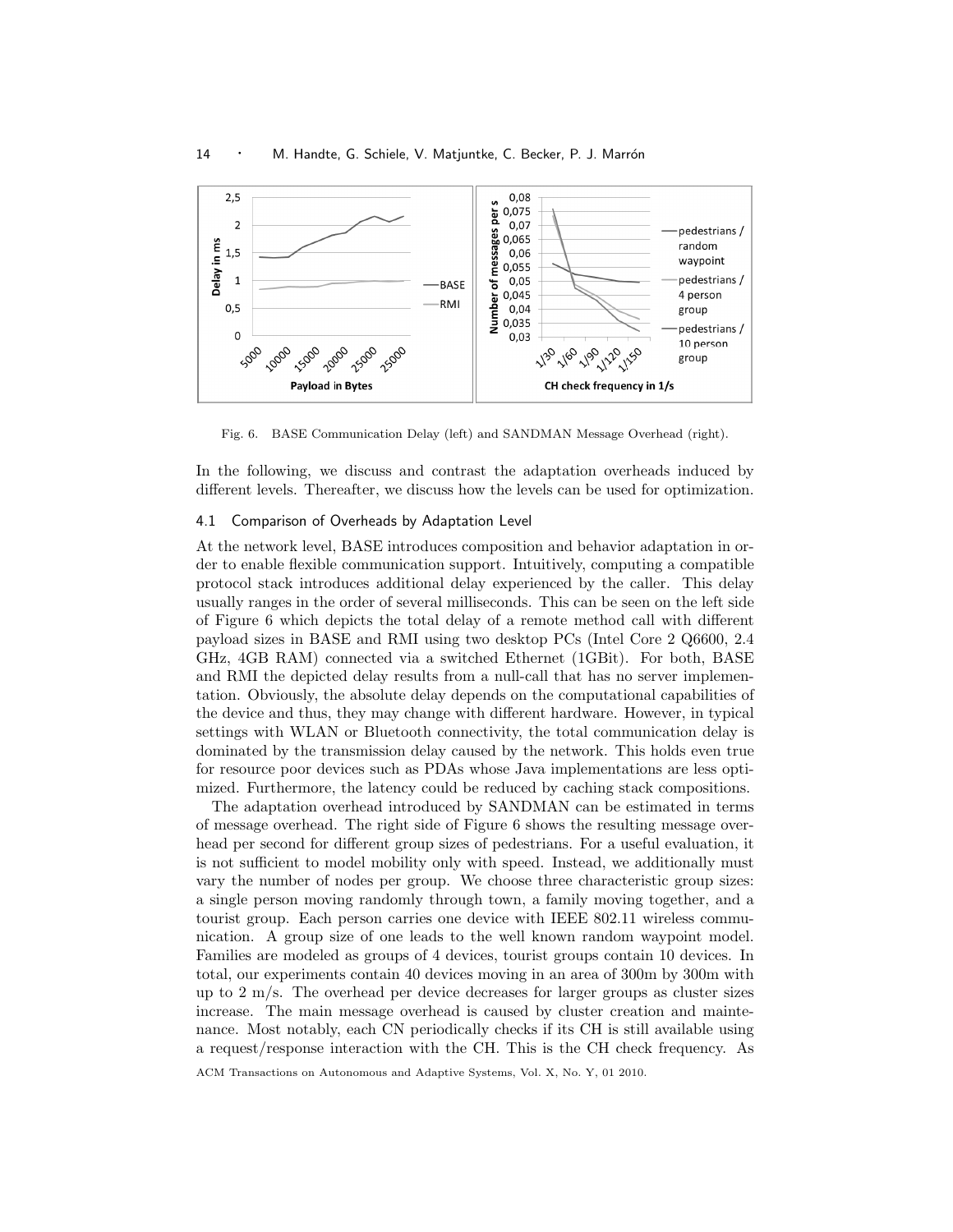| Number of Components |     |     |      |      |      |      | $10\,$ |      | 12   |
|----------------------|-----|-----|------|------|------|------|--------|------|------|
| Start up             | 865 | 152 | 1416 | 1472 | 1673 | 1923 | 2260   | 2613 | 2845 |
| Adaptation           | 576 | 835 | 980  | 978  | 178  | 1291 | 1593   | 1846 | 2038 |
| $PCOM + SAMDMAN$     | 617 | 769 | 826  | 852  | 1090 | 154  | 1326   | 1512 | 1649 |

Fig. 7. PCOM Adaptation Delay (in ms).

can be seen, the CH check frequency largely influences the total message overhead. On the other hand, the higher the check frequency, the faster CNs detect a lost CH, which increases the service discovery quality. Another contributor to the continuous message overhead are regular CH announcements using hello messages as described earlier. For small groups this factor can dominate the overhead.

The application adaptation performed by PCOM is directly visible to the user. This is a result of the fact that PCOM performs adaptation reactively. Thus, if a failure is detected and fixed by the component container, the user will experience an interruption in the execution of the application. The configuration algorithms utilized in PCOM try to minimize the delay. However, configuration and adaptation can cause delays in the order of seconds depending on the number and type of the resource conflicts. Figure 7 shows the time taken to start and adapt an application with varying numbers of components organized in a binary tree. The tree has been distributed among the devices in such a way that no adjacent components reside on the same device and the devices have sufficient resources to execute all components. The measurements have been performed on 4 MDA Pro PDAs that are connected via IEEE802.11b. The devices utilize a greedy distributed configuration algorithm. In order to measure the adaptation performance, a contractual change is injected that can be resolved by changing other contracts. As a result, adaptation can be performed faster than start up. The resulting difference in latency is an indicator for the usefulness of support for both, behaviour and composition adaptation.

The overhead for application-level adaptation using COMITY cannot be measured systematically in terms of system parameters since it may entail user actions. For example, in order to change the context a user may have to move to a different location. Obviously, this overhead often weights more than a delay caused by an adaptation mechanism. However, in some cases user involvement is the only solution and thus, it cannot be avoided. Yet, minimizing the amount of such cases is one of the optimizations enabled by 3PC's multi-level adaptation.

#### 4.2 Benefits of Multi-level Adaptation

Probably the most obvious optimization results from the fact that the adaptation mechanisms at the application level are using the adaptation mechanisms at the network level. When comparing the overhead induced by BASE and PCOM, it is clearly visible that adaptations in BASE are several orders of magnitude faster. While protocol adaptation introduces delays of a few milliseconds, application adaptation can take seconds. Yet due to the fact that the PCOM component container and components are using BASE as communication mechanism, application adaptation can often be avoided since BASE can adapt communication if necessary.

A similar argument can be made by looking at the interaction between PCOM and COMITY. Context adaptation can be significantly more annoying to a user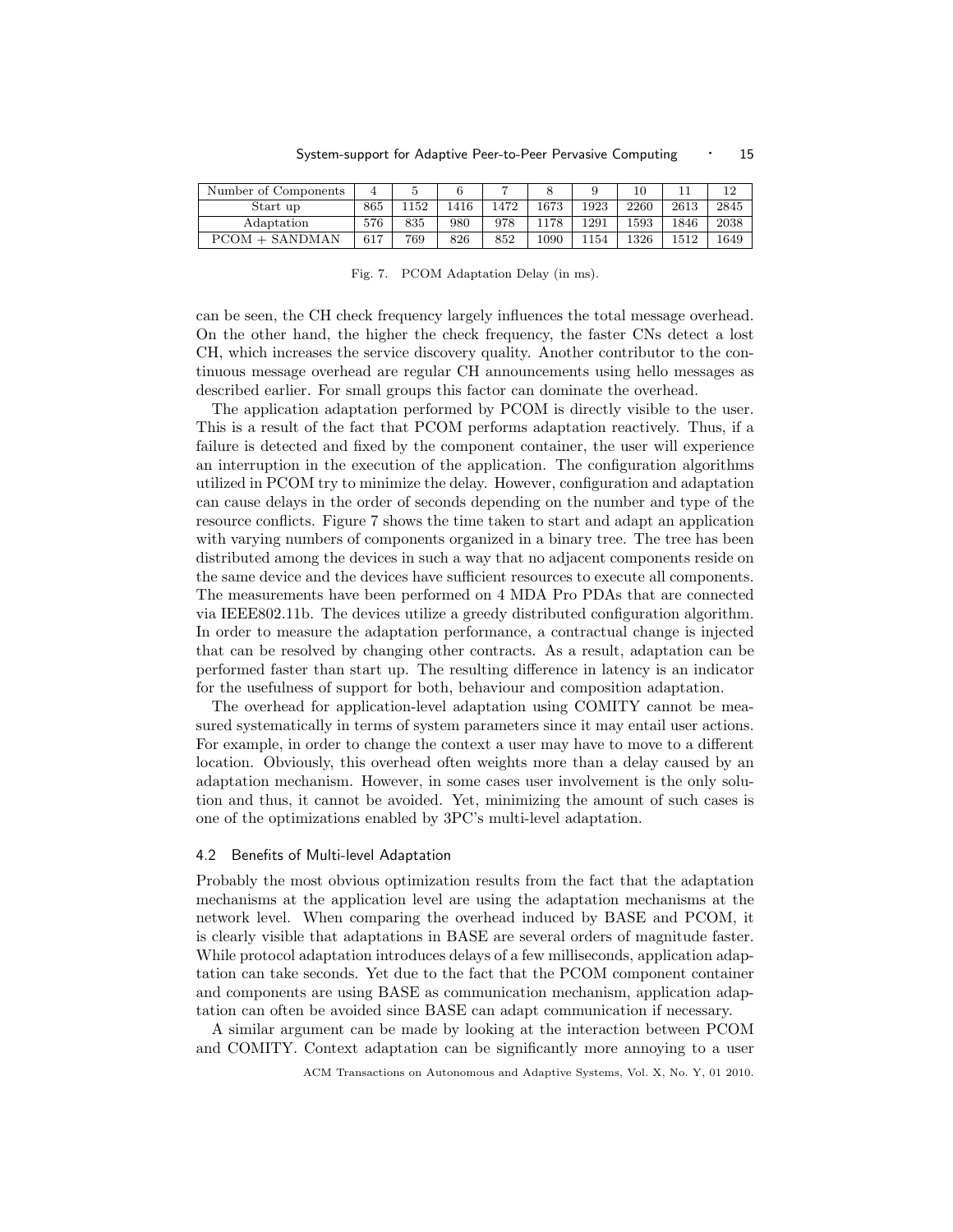since it may require user actions. In contrast, adaptations performed by PCOM only cause interruptions. Thus, by relying on the adaptations performed by PCOM, the use of COMITY can often be avoided. In addition, the composition adaptation performed by PCOM also benefits from the context adaptation done in COMITY. In cases where resources are scarce, the computation of an application configuration can cause unacceptable delays. In such cases, COMITY can perform automated decisions that free resources, e.g. by pausing or stopping low priority applications.

Last but not least, there are also benefits from performing system level adaptation with SANDMAN and automatic adaptation with PCOM in an integrated manner. The reason for this is that the configuration algorithms in PCOM are usually fully distributed to support the peer-to-peer system model. SANDMAN can reliably detect cases in which the networks are static and it automatically selects cluster heads to reduce the degree of distribution. This reduction of the degree of distribution can significantly improve the configuration delay of PCOM's configuration algorithms. The last row in Figure 7 shows the potential savings. When performing a simple contractual adaptation, computing a new configuration can already be improved by up to twenty percent. For 12 components this reduces the delay experienced by the user by almost half a second. In cases that require the resolution of conflicts, the advantage can be even higher.

# 5. RELATED WORK

Adaptation in pervasive computing has been researched by many groups. Figure 8 summarizes related approaches with respect to the classification given in Section 2. Most approaches only support a subset of the possible adaptation space. Others rely on the availability of a smart environment infrastructure. 3PC supports the full adaptation space, without the need of any pre-deployed infrastructure.

The most commonly supported adaptation technique is composition adaptation as provided in systems like MundoCore [Aitenbichler et al. 2007], PECES [Haroon et al. 2009] and IROS [Johanson et al. 2002] for example. Behavior adaptation is offered by some approaches, e.g., Puppeteer [De Lara et al. 2001] and REFLECT [Schroeder et al. 2008]. Context adaptation is so far only supported by few systems, e.g., REFLECT [Schroeder et al. 2008] and Vainino et al. [Vainio et al. 2008].

With respect to the different adaptation levels, adaptation on the network level is usually offered by communication middleware systems like Puppeteer [De Lara et al. 2001] and MundoCore [Aitenbichler et al. 2007]. Puppeteer supports behavior adaptation and automatically transcodes transmitted data depending on the available network resources. Reflective middleware systems, e.g., UIC [Román et al. 2001] additionally allow application developers to adapt the behavior of system services at runtime. Further approaches like PARM [Mohapatra and Venkatasubramanian 2003] and PECES [Haroon et al. 2009] exclusively focus on the system level by optimizing the execution of the system software itself. PARM relocates system services at runtime to remote devices. PECES assigns roles to dynamically form smart environments. Applications can build on top of these environments but must provide their own adaptation logic. Only the Runes middleware [Costa et al. 2005] supports adaptation on the system and application level. It offers a minimal middleware core which can be extended by system and application components.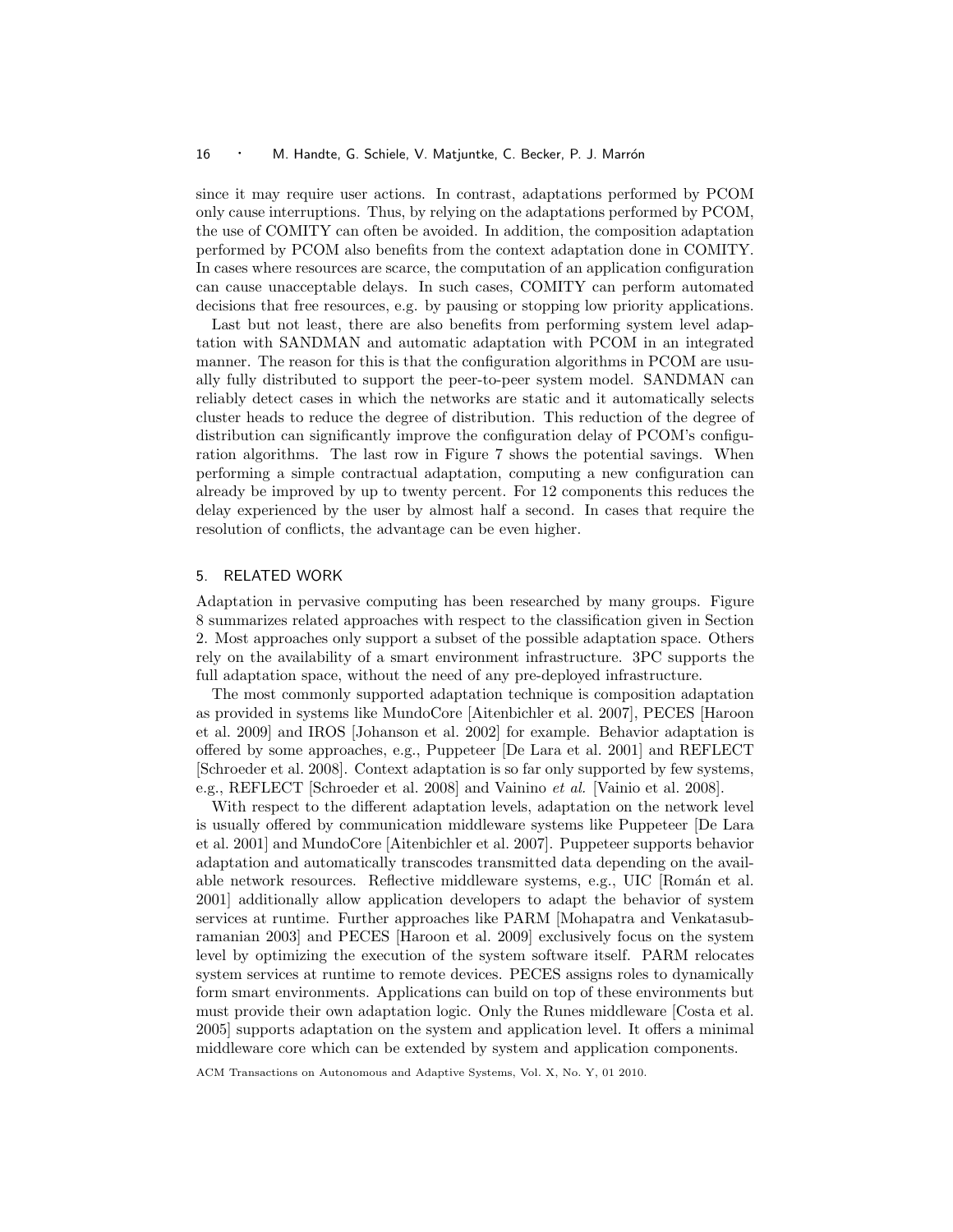| Project          |                       | <b>Time</b> |           |           | Level     |           | Control   |           | <b>Technique</b>                 |           |                                  |
|------------------|-----------------------|-------------|-----------|-----------|-----------|-----------|-----------|-----------|----------------------------------|-----------|----------------------------------|
|                  |                       | pro         | rea       | app       | sys       | net       | man       | aut       | beh                              | com       | ctx                              |
| <b>PUPPETEER</b> |                       |             | $\ddot{}$ |           |           | $\ddot{}$ |           | $\ddot{}$ | $\ddot{}$                        |           |                                  |
| MundoCore        |                       |             | $\ddot{}$ |           |           | $\ddot{}$ |           | $\ddot{}$ | $\ddot{}$                        | $\ddot{}$ |                                  |
| UIC              |                       |             | $\ddot{}$ |           | $\ddot{}$ | $\ddot{}$ |           | $\ddot{}$ |                                  | $\ddot{}$ |                                  |
| <b>PARM</b>      |                       |             | +         |           | $\ddot{}$ |           |           | $\ddot{}$ |                                  | $\ddot{}$ |                                  |
| PECES            |                       |             | $\ddot{}$ |           | $\ddot{}$ |           |           |           |                                  | $\ddot{}$ |                                  |
| <b>RUNES</b>     |                       |             | $\ddot{}$ | $\ddot{}$ | $\ddot{}$ |           |           | $\ddot{}$ |                                  | $\ddot{}$ |                                  |
| <b>ALLOW</b>     |                       | $\ddot{}$   |           | $\ddot{}$ |           |           |           | $\ddot{}$ |                                  | $\ddot{}$ |                                  |
| O <sub>2</sub> S |                       | $\ddot{}$   |           | $\ddot{}$ |           |           |           | +         |                                  | $\ddot{}$ |                                  |
| P2PCOMP          |                       |             | $\ddot{}$ | $\ddot{}$ |           |           |           | $\ddot{}$ |                                  | $\ddot{}$ |                                  |
| ONE.WORLD        |                       |             | $\ddot{}$ | $\ddot{}$ |           |           |           | $\ddot{}$ | $\ddot{}$                        | $\ddot{}$ |                                  |
| SPEAKEASY        |                       | na          | na        | $\ddot{}$ |           |           | $\ddot{}$ |           |                                  | $\ddot{}$ |                                  |
| <b>IROS</b>      |                       | $\ddot{}$   |           | $\ddot{}$ |           |           |           | $\ddot{}$ |                                  | $\ddot{}$ |                                  |
| <b>REFLECT</b>   |                       |             | $\ddot{}$ | $\ddot{}$ |           |           |           | $\ddot{}$ | $\ddot{}$                        | $\ddot{}$ | $(+)$                            |
| Vainio et al.    |                       | $\ddot{}$   |           | $\ddot{}$ |           |           |           | $\ddot{}$ |                                  |           | $\begin{array}{c} + \end{array}$ |
|                  | dynamic<br><b>TAO</b> |             | $\ddot{}$ |           | $\ddot{}$ | $\ddot{}$ |           | $\ddot{}$ |                                  | $\ddot{}$ |                                  |
| GAIA             | <b>MPCC</b>           | na          | na        | $\ddot{}$ |           |           | $\ddot{}$ |           |                                  | $\ddot{}$ |                                  |
|                  | Olympus               |             | $\ddot{}$ | $\ddot{}$ |           |           |           | $\ddot{}$ |                                  | $\ddot{}$ |                                  |
| <b>AURA</b>      | Odyssey               |             | +         |           |           | $\ddot{}$ |           | $\ddot{}$ | $\ddot{}$                        |           |                                  |
|                  | Coda                  |             | +         |           | $\ddot{}$ |           |           | $\ddot{}$ | $\ddot{}$                        |           |                                  |
|                  | SPEC-<br><b>TRA</b>   |             | $\ddot{}$ | $\ddot{}$ |           |           |           | $\ddot{}$ |                                  | $\ddot{}$ |                                  |
|                  | PRISM                 | $\ddot{}$   |           | $\ddot{}$ |           |           | $\ddot{}$ |           |                                  | $\ddot{}$ |                                  |
| 3PC              | <b>BASE</b>           |             | $\ddot{}$ |           |           | $\ddot{}$ |           | $\ddot{}$ | $\begin{array}{c} + \end{array}$ | $\ddot{}$ |                                  |
|                  | SAND-<br><b>MAN</b>   |             | $\ddot{}$ |           | $\pmb{+}$ |           |           | $\ddot{}$ |                                  | $\ddot{}$ |                                  |
|                  | <b>PCOM</b>           |             | $\ddot{}$ | $\ddot{}$ |           |           |           | $\ddot{}$ | $\ddot{}$                        | $\ddot{}$ |                                  |
|                  | <b>COMITY</b>         | $(+)$       | +         | $\ddot{}$ |           |           | $(+)$     | $\ddot{}$ |                                  |           | $\ddot{}$                        |

Fig. 8. System Support for Pervasive Adaptation.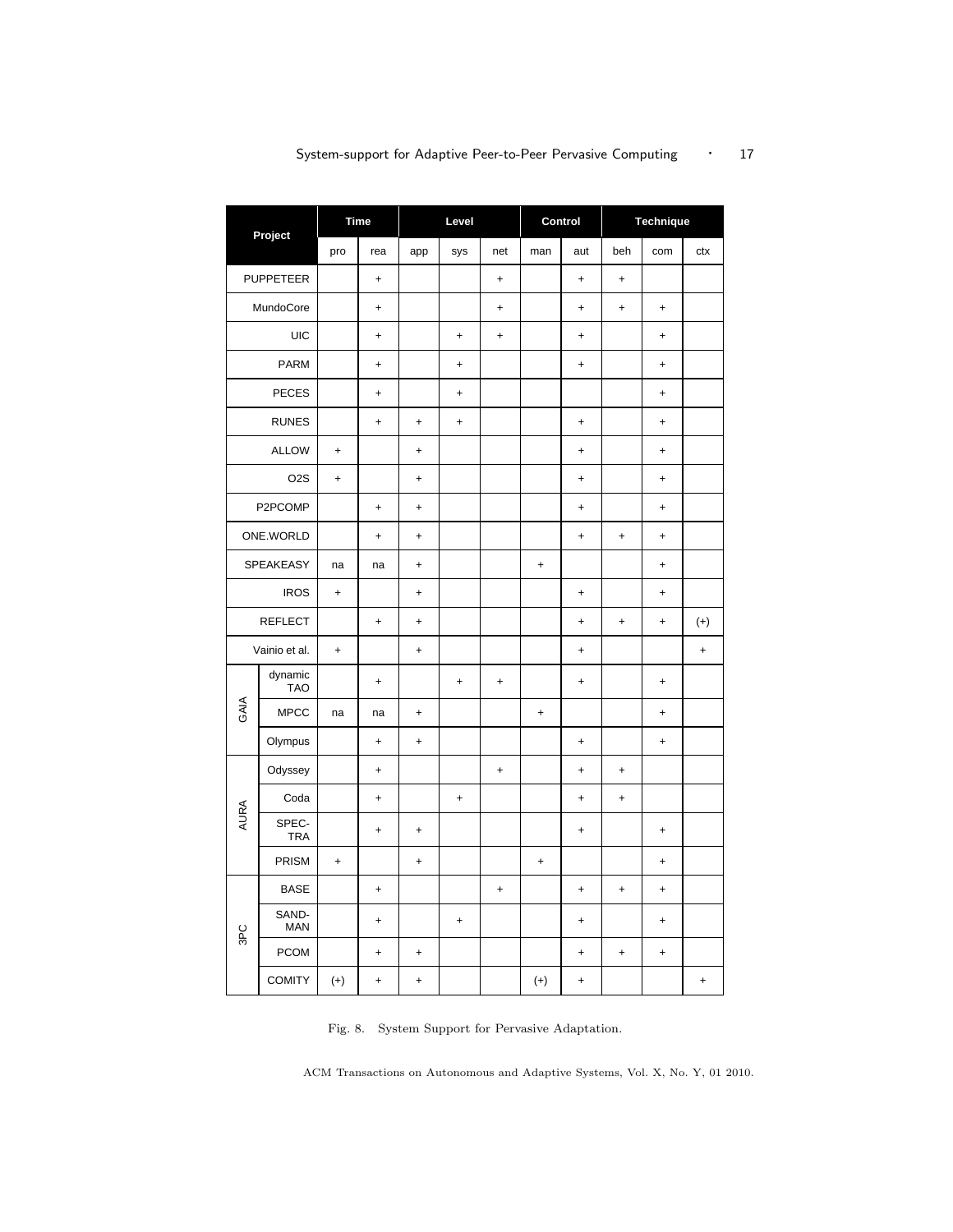Several systems concentrate on adaptation on the application level. Except for two approaches, all of them offer automatic adaptation support ([Grimm et al. 2001], [Herrmann et al. 2008], [Mazzola Paluska et al. 2008], [Ferscha et al. 2004]) using composition adaptation. As an example, iROS [Johanson et al. 2002] assembles loosely coupled applications from components at runtime using an asynchronous EventHeap. REFLECT [Schroeder et al. 2008] builds applications from software components. By specifying provide and demand ports for each component the middleware can construct applications dynamically. Additionally REFLECT offers behavior adaptation by chaining application components into control loops that automatically adapt their behavior. The two exceptions are Speakeasy [Want et al. 2003] and the approach of Vainino et al. [Vainio et al. 2008]. In contrast to all other approaches Speakeasy focuses on simplifying manual adaptation. As a second exception, Vainino *et al.* focus on a coordinated adaptation of the context and omit composition adaptation. Their approach learns the routines of a user in a smart home environment and uses this for automatic control.

The systems discussed so far focus on isolated adaptation levels or techniques. Yet, there are a number of projects that try to offer more comprehensive adaptation support on multiple levels and techniques. However, in contrast to 3PC, they realize smart environments and require pre-installed computer infrastructure.

Gaia [Román and Campbell 2000], provides adaptation on all levels using several subsystems. Acting as the underlying communication middleware, dynamicTAO [Roman et al. 1999] supports automatic network and system level adaptation. On top of this, Gaia structures adaptive applications using an extended Model View Controller model (MPCC). This model allows composition adaptation as defined by a system administrator. Automatic composition is added by the Olympus framework [Ranganathan et al. 2005] by mapping application specifications to resources.

The Aura project [Garlan et al. 2002] supports behavior and composition adaptation on all three levels. On the network level, Odyssey [Satyanarayanan 1996] adapts the quality of transferred data leading to a behavior adaptation. Coda [Satyanarayanan 2002] is located on the system level. It realizes an adaptive distributed file system with support for disconnected operation. On top, Spectra [Flinn et al. 2001] executes application parts remotely depending on the current system environment. Finally, Prism [Sousa and Garlan 2002] manages user tasks by mapping task descriptions to specific applications in a smart environment. The currently required user tasks are derived automatically by estimating the user's intentions. This allows to proactively prepare adaptations before they become necessary. Concrete mappings are provided manually by system administrators.

## 6. CONCLUSION

The development of adaptive pervasive applications is a complex and error-prone process. To mitigate this, application developers need efficient system support for adaptation. In pervasive computing, adaptation should be supported automatically on different levels and using different techniques. In this article, we structured adaptation in pervasive computing from an architectural perspective and outlined design considerations. We presented the 3PC software infrastructure and discussed how it applies a broad set of adaptation techniques. 3PC offers adaptation support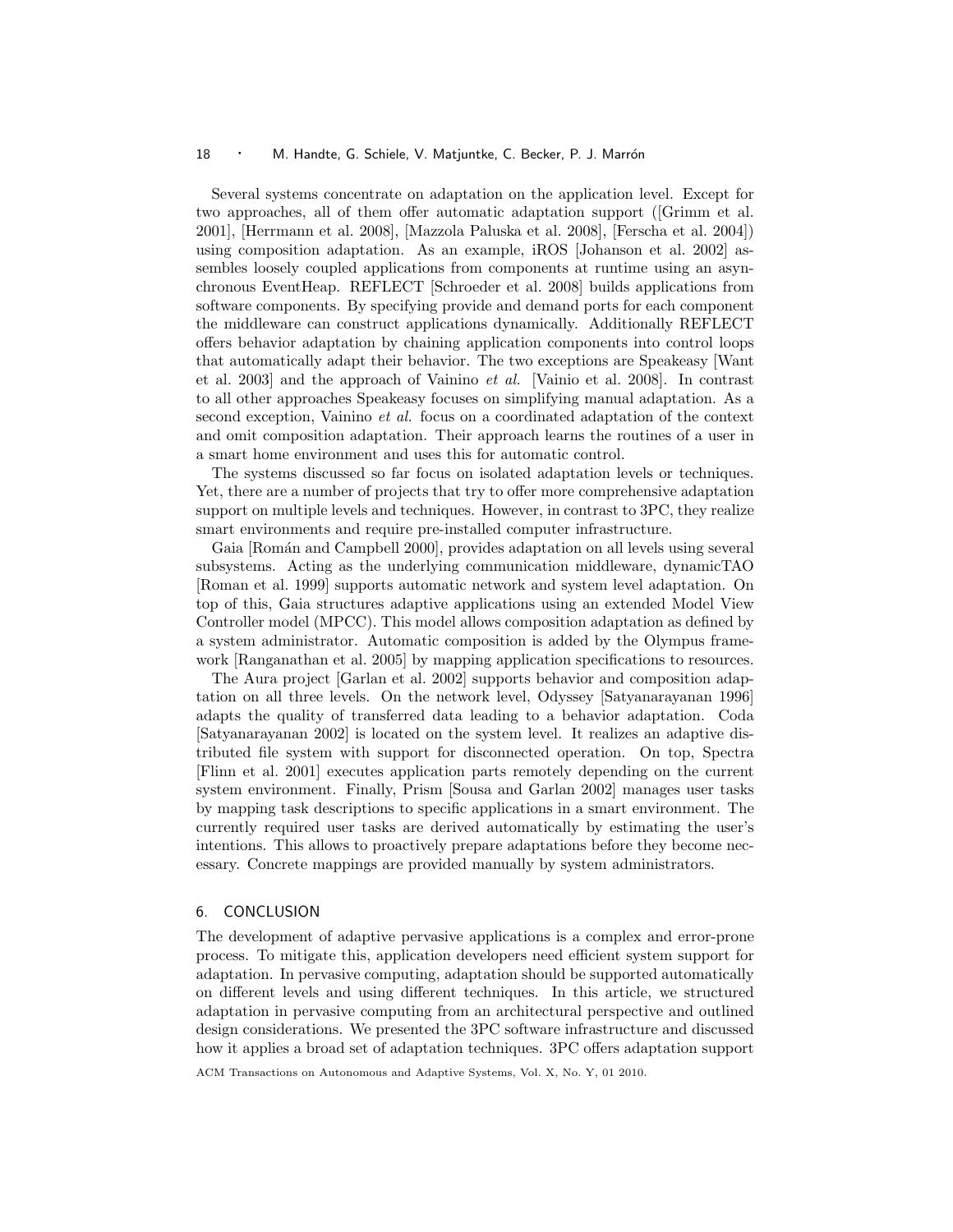on all system levels, from network to system and application. Providing such an integrated solution eases development and it improves the adaptation performance.

The main future challenge for our work is to integrate support for proactive adaptation. Until now most systems – including our own – focus primarily on reactive adaptation. COMITY provides restricted proactivity by prohibiting applications to perform problematic context adaptations before they occur. However, this is only a first step towards real proactive adaptivity. First, we need to develop accurate prediction algorithms to foresee future scenarios for adaptation. Second, proactivity support is required on all levels to gain really seamless application execution. Otherwise, truly distraction free pervasive computing will not be accomplishable.

#### ACKNOWLEDGMENTS

This work has been partially supported by CONET (Cooperating Objects Network of Excellence) and PECES (PErvasive Computing in Embedded Systems), both funded by the European Commission under FP7 with contract numbers FP7-2007- 2-224053 and FP7-224342-ICT-2007-2 respectively.

## REFERENCES

- AITENBICHLER, E., KANGASHARJU, J., AND MÜHLHÄUSER, M. 2007. Mundocore: A light-weight infrastructure for pervasive computing. Pervasive Mobile Computing 3, 4, 332–361.
- BECKER, C., HANDTE, M., AND SCHIELE, G. 2004. PCOM a component system for pervasive computing. In IEEE Int. Conference on Pervasive Computing and Comm. Orlando, FL, USA.
- Becker, C., Schiele, G., Gubbels, H., and Rothermel, K. 2003. Base a micro-broker-based middleware for pervasive computing. In IEEE Int. Conference on Pervasive Comp. and Comm.
- Costa, P., Coulson, G., Mascolo, C., Picco, G. P., and Zachariadis, S. 2005. The runes middleware: A reconfigurable component-based approach to networked embedded systems. In 16 th Int. Symposium on Personal Indoor and Mobile Radio Communications. 11–14.
- DE LARA, E., WALLACH, D. S., AND ZWAENEPOEL, W. 2001. Puppeteer: Component-based adaptation for mobile computing. In USITS'01: 3rd conference on USENIX Symposium on Internet Technologies and Systems. Berkeley, CA, USA, 14–25.
- Ferscha, A., Hechinger, M., Mayrhofer, R., and Oberhauser, R. 2004. A light-weight component model for peer-to-peer applications. In 24th International Conference on Distributed Computing Systems Workshops. Washington, DC, USA, 520–527.
- Flinn, J., Narayanan, D., and Satyanarayanan, M. 2001. Self-tuned remote execution for pervasive computing. In HOTOS '01: Proceedings of the Eighth Workshop on Hot Topics in Operating Systems. IEEE Computer Society, Washington, DC, USA, 61.
- Garlan, D., Siewiorek, D. P., Smailagic, A., and Steenkiste, P. 2002. Project aura: Toward distraction-free pervasive computing. IEEE Pervasive Computing Magazine 1, 2 (April–June).
- Grimm, R., Davis, J., Lemar, E., MacBeth, A., Swanson, S., Anderson, T., Bershad, B., Borriello, G., Gribble, S., and Wetherall, D. 2001. Programming for pervasive computing environments. technical report UW-CSE-01-06-01, University of Washington. June.
- HANDTE, M., BECKER, C., AND ROTHERMEL, K. 2005. Peer-based automatic configuration of pervasive applications. In International Conference on Pervasive Services. 249–260.
- Handte, M., Herrmann, K., Schiele, G., Becker, C., and Rothermel, K. 2007. Automatic reactive adaptation of pervasive applications. Int. Conference on Pervasive Services, 214–222.
- Handte, M., Urbanski, S., Becker, C., Reinhard, P., Engel, M., and Smith, M. 2006. 3pc/marnet pervasive presenter. In 4th IEEE International Conference on Pervasive Computing and Communications (PerCom 2006) Demos. Pisa, Italy.
- HANDTE, M., WAGNER, S., SCHIELE, G., BECKER, C., AND MARRÓN, P. J. 2010. The base plug-in architecture - composable communication support for pervasive systems. In 7th ACM International Conference on Pervasive Services. Newport Beach, CA, USA.